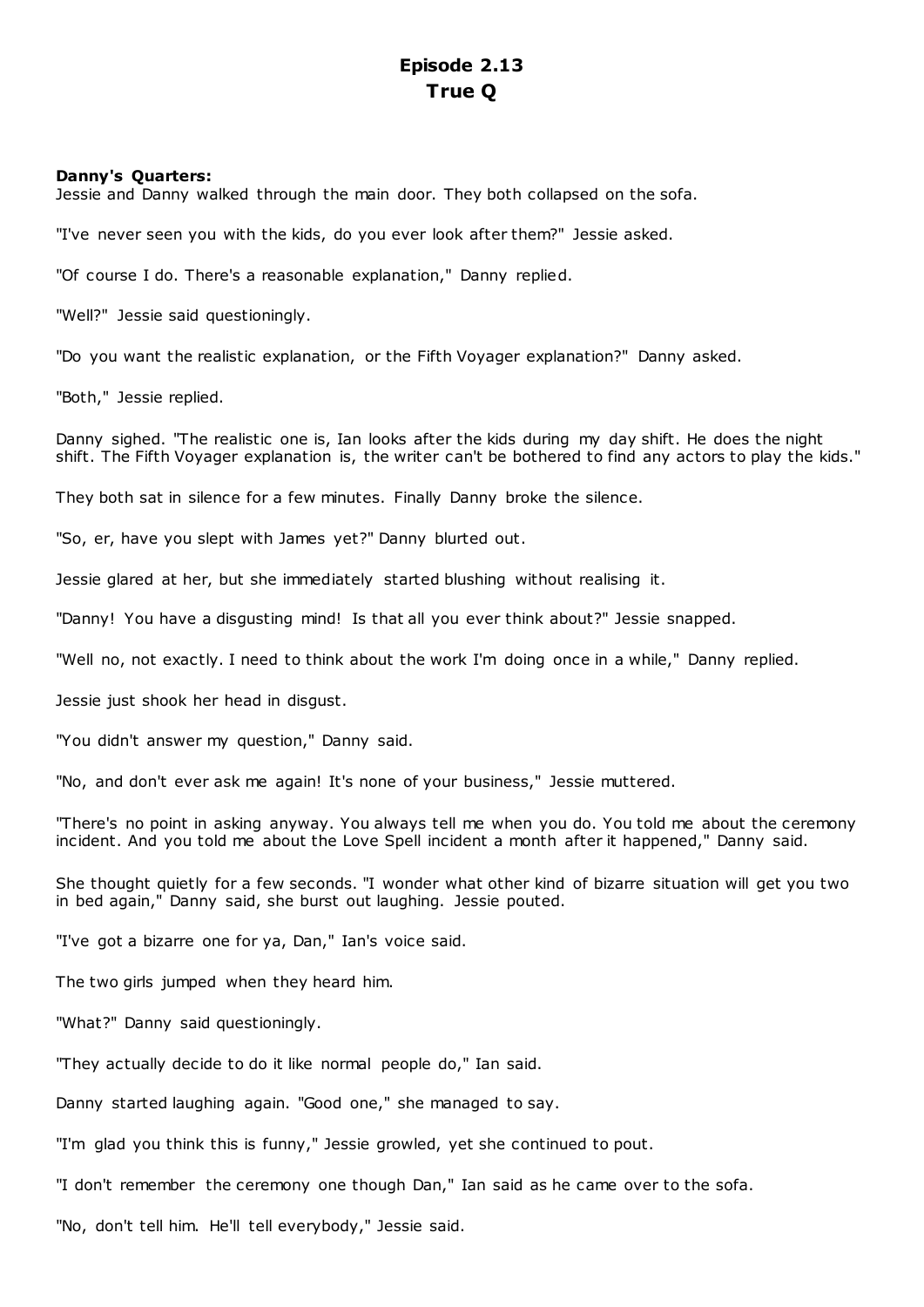"No I won't. I haven't told a soul about the Love Spell incident," Ian said.

Jessie shot an icy glare towards Danny, she visibly cringed.

"Jess, he's my fiancée, I have to tell him everything," Danny muttered.

"Yeah, yeah, and I bet you two had a good laugh over it to," Jessie said.

"No, of course not Jessie. It'll only be funny if you two sleep together at your own free will," Danny said. She and Ian laughed again.

"Hey, just leave it. At least I'm not a big slut unlike somebody," Jessie said and she stood up.

"That's not very nice," Danny muttered.

"It wasn't meant to be nice," Jessie said, and she headed towards the door.

"Hey, where are you going?" Danny asked.

"To my quarters, obviously. You may as well tell Ian about the ceremony incident, then you can have another good laugh," Jessie replied, and she walked out.

"She can be very sensitive sometimes," Danny muttered.

"What ceremony?" Ian asked.

"Oh yeah, it all happened five years ago..." Danny replied.

#### **The Bridge, the next day:**

The usual people were on the Bridge. Kathryn and Chakotay were sitting on their command chairs. Tom and Harry were talking at the Opps station. James, Jessie and Morgan were at the Engineering station, talking. Tuvok was at his station working. Kiara at the console behind the command chairs, talking to Kathryn.

"And you've been putting up with this girl for... how long?" Morgan asked.

"Since we were about ten," Jessie replied.

"Well I can't say anything. I've put up with Tani since I was a toddler," Morgan said.

"Yeah, but I bet Tani didn't have a disgusting mind at age ten," Jessie said.

"Not that I remember," Morgan muttered.

"I have a feeling that girl knew how children came to be when she was three," Jessie said.

"Nice, really," Morgan muttered.

"Yeah, well lets just not go there again," Jessie said.

"Good idea," Morgan said.

Everyone saw a brief flash of light in front of the viewscreen. As soon as the light cleared almost everyone groaned and or rolled their eyes.

"Hello everybody! Group hug!" Q yelled, with his arms outstretched.

"Sick bag alert," Morgan muttered.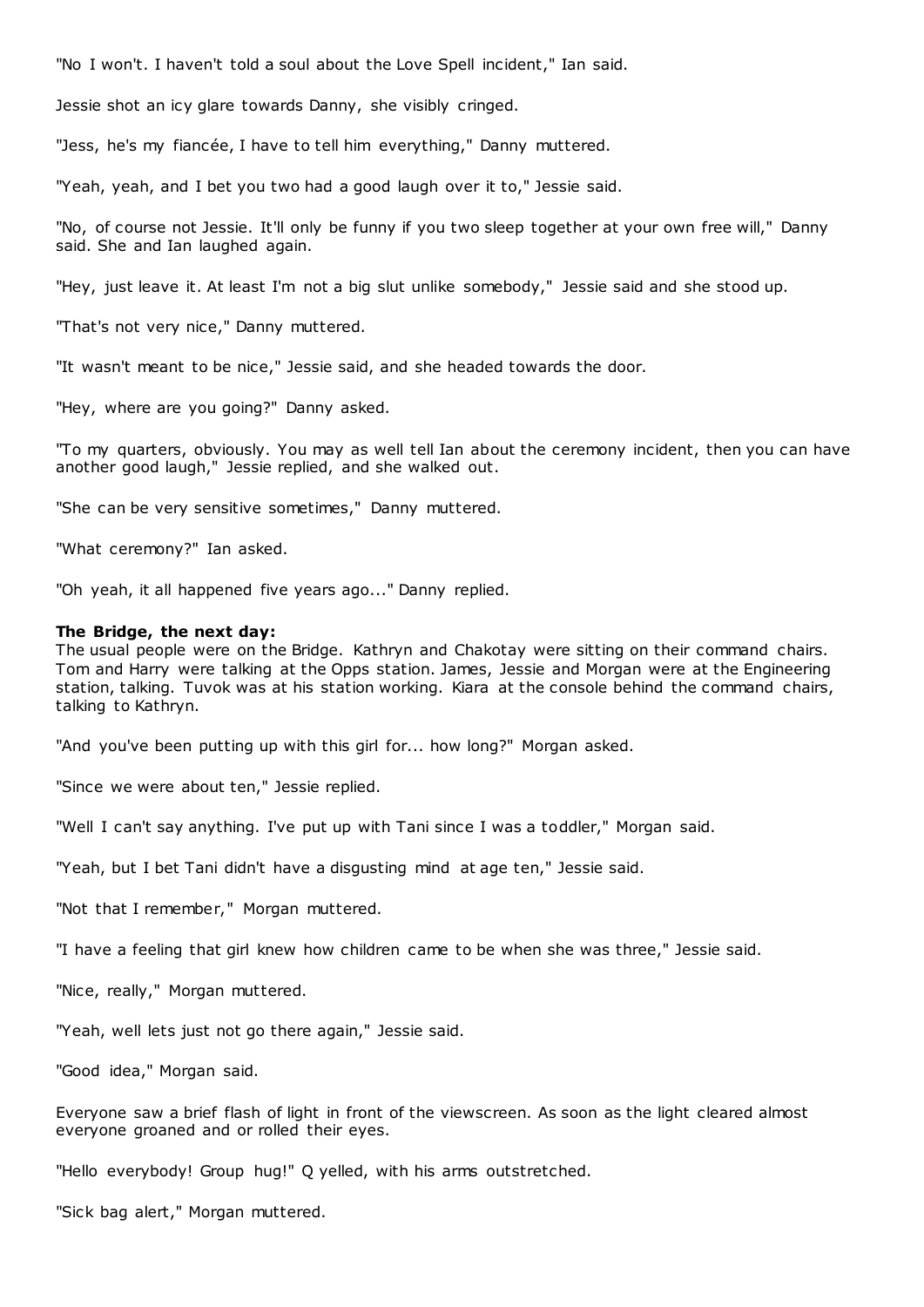Kathryn and Chakotay stood up from their chairs.

"Q, what are you doing here?" Kathryn asked.

"Don't worry my dear Kathy, I'm just here to take care of one little thing then I'm off again," Q replied.

"And what would that be? You'd better not be dropping off anymore Q kids," Chakotay asked.

"Well not exactly, Chuckles," Q replied.

"Stop calling me that," Chakotay said.

"What do you mean by not exactly?" Kathryn asked.

"Ohno, that kid better not be back," Morgan muttered.

"Well, it would be better if we could have a family meeting in private," Q said.

"Family, none us are..." Kathryn said but she was interrupted.

She, Chakotay, Morgan and Q appeared in the Conference Room.

"Are part of your family," Kathryn finished.

"Well I have to be here, or I won't be able to tell you anything," Q said.

"If this is a family meeting, where's Kiara?" Morgan asked.

"It would be better if I told her later," Q replied.

"What's this all about, Q?" Kathryn asked.

"This will take some explaining so I'll start by saying it the quick way. Kiara is not who you think she is," Q replied.

"Oh great, an alien imposter?" Morgan asked.

"No, unless you're an alien too," Q replied.

"The last time I looked I wasn't," Morgan muttered.

"Anyway. You all know that her mother was pregnant for unknown reasons, but I know how she came to be," Q said.

"Finally, we've been left hanging for one and a half seasons," Kathryn said.

"Well put it simply. Kiara isn't your daughter, but Morgan is," Q said.

"That doesn't make any sense. Morgan is Kiara," Chakotay said.

"I'm getting to that," Q said.

Another voice started speaking from nowhere. "Oh come on Q, get to the point." Suddenly another flash of light brought another Q into the room. Kathryn and Chakotay groaned when they saw him.

"What the hell are you doing here?" Kathryn asked.

"I'm here to see my girlfriend of course," Q2 replied, he turned towards Morgan.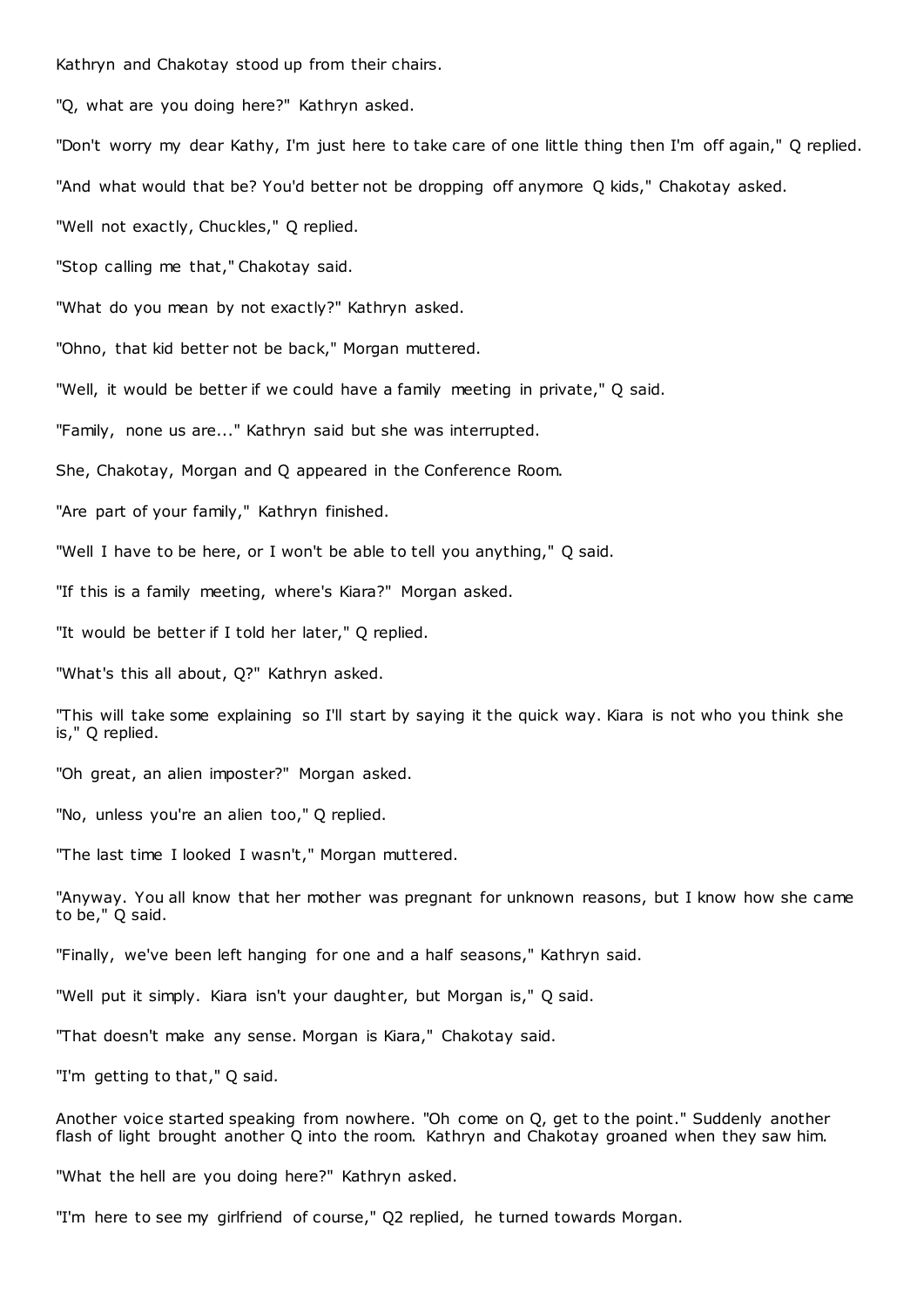"Er... I've never seen you before," Morgan muttered.

Q2 turned around again to face Q. "What did you do with this girl's mind?" he asked.

"Don't blame me, you were the one who caused all the havoc in the first place," Q replied.

"Hang on a second. Can somebody tell me what's going on here?" Kathryn said.

"Listen, it's very simple. You see Kiara..." Q2 said but he was interrupted.

"That story won't make much sense. Just watch this vision," Q said.

We see Morgan in her very own quarters. She looks about thirteen though. Anyway she's talking to a young lad, who looks about fifteen.

"I just wish that damn Q would leave me alone," Morgan said.

"He'll get bored eventually Lena, just give it time," the lad said.

"But Robbie, he's been following me around for weeks, what makes you think he's going to give up now," Morgan said.

*"Erm, what's going on?" Morgan asked.*

*"It's very simple. In the original timeline, you were born in 2375. The lad you're talking to is erm, the son of two people you know. Anyway this Q has been following you around for a couple of weeks," Q replied.*

*"What the hell for?" Morgan asked.*

*"He erm, fancied you," Q replied.*

*"Eeew," Morgan moaned. A large banging noise is heard.*

*"Ouch," Q2 muttered.*

"He will, believe me," Robbie said.

"You'd better be right," Morgan said.

In: "Stuart to Robbie, the Doc wants to see you now."

"But, what did I do to deserve that?" Robbie moaned.

*"Hey, is that James on the commlink?" Morgan asked.*

*"Er... no," Q muttered. Another banging noise is heard. "All right then, yes it is."*

In: "I was thinking that myself, anyway you'd better see the Doc he's pretty mad."

"What's new. I'm on my way dad," Robbie said.

*"Oh god, is that another version of Duncan or something?" Morgan asked.*

*"Fine, I'll give you the brief. Maybe the two can tell you the rest. Robbie is the son that actually died in this timeline. Duncan is still in this timeline," Q said.*

*"Ok, now I'm confused," Morgan muttered.*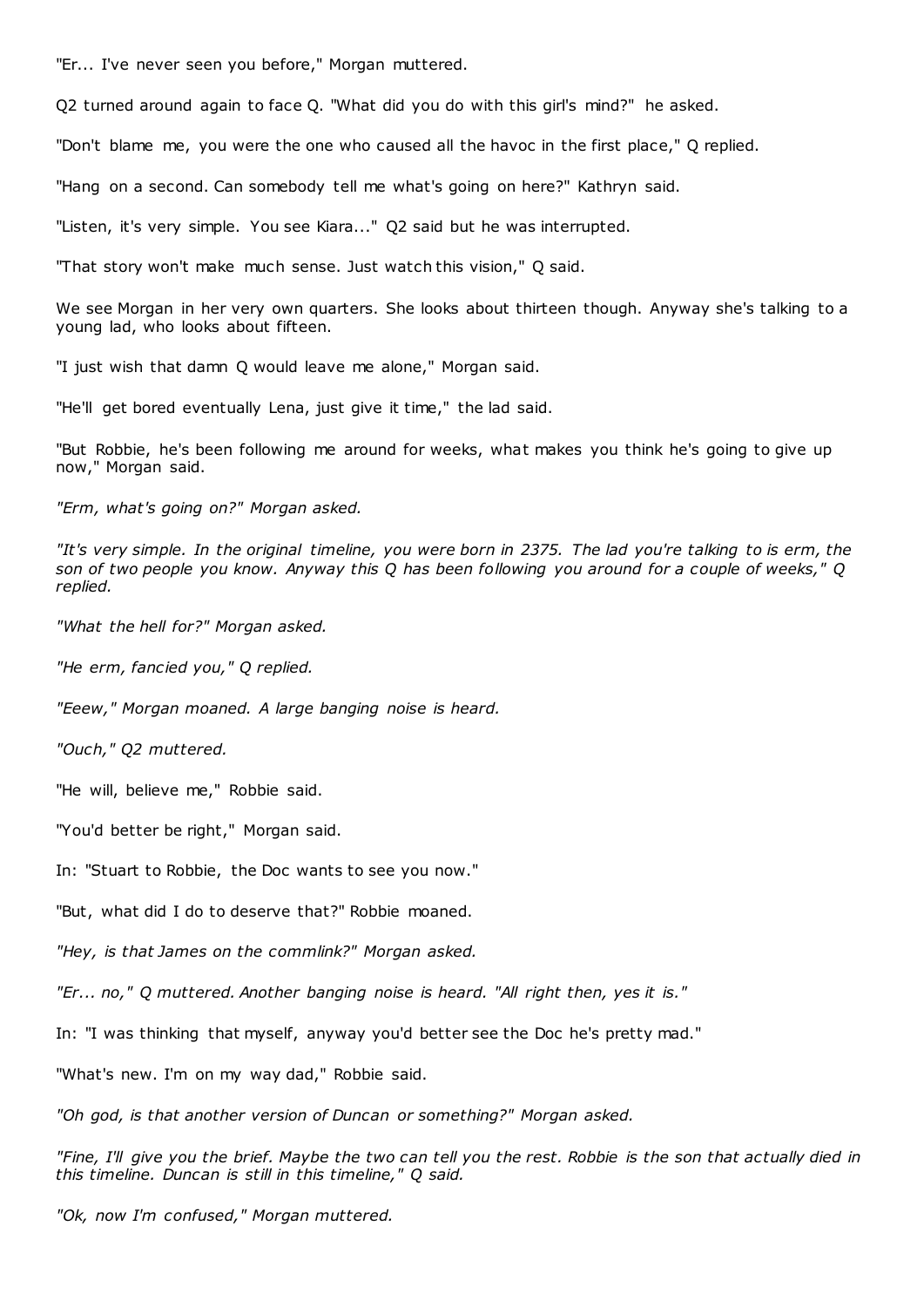"Hey, good luck," Morgan said. Robbie nodded slightly, and he walked out.

*"Right, that's all you're going to see," Q said.*

#### **The Conference Room:**

"But, that didn't tell us anything," Kathryn said.

"It did, in another reality I'm friends with James' son," Morgan said.

"You have a bad taste in friends," Chakotay muttered.

"Well, we thought we'd try to keep this a PG. Anyway, this Q came into the room a few minutes later. He attacked you," Q said.

"Little son of a b\*\*ch," Morgan said angrily.

"Wait a minute. Your Slayer strength protected you, so he had to use his powers," Q said.

"Hang on a second, why did he attack her if he fancied her?" Chakotay asked.

"I'm getting to that. Do you remember the last time he visited Voyager?" Q asked.

"A little too well," Kathryn replied.

"Oh for god's sake, this episode sure likes its flashbacks," Morgan muttered.

#### **July 2372:**

Kathryn was sitting in her Ready Room, drinking coffee. The door chimed.

"Come in," Kathryn said.

Jessie stormed into the room. There is something different about her, but nobody can put their finger on it.

"Captain, can I kill that damn Q?" Jessie asked angrily.

"Which Q?" Kathryn asked.

"Well the one that's been stalking me for two days," Jessie replied.

"Oh I see, I'm having similar problems with another Q. I know how you feel," Kathryn said.

"Really? Has that Q been following you around every second of the day?" Jessie asked.

"Not every second," Kathryn replied.

"And, has he picked at least two fights with your closest male friend?" Jessie asked.

"He did have a brief run in with Chakotay yesterday," Kathryn replied.

"Did it include punch ups?" Jessie asked.

"No. But if you think about it, Chakotay is just a friend of mine, I'm not pregnant with his child. Maybe that Q who's following you thinks that he's co.." Kathryn replied. At this point, nearly every reader gets confused.

"Stop reminding me about that!" Jessie yelled.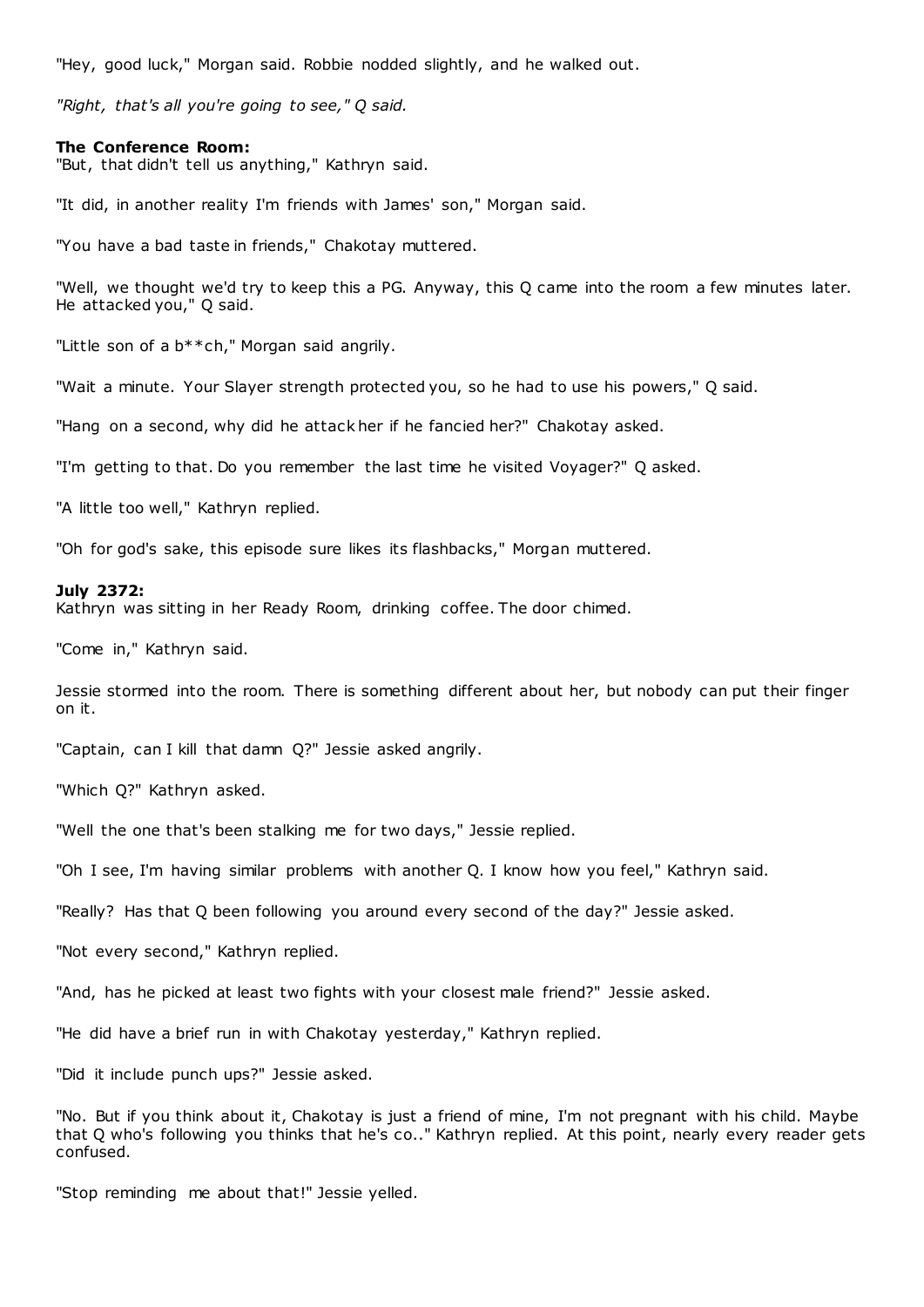"Calm down, yelling at me isn't going to get you anywhere. Maybe if you ignore that Q, he'll leave you alone," Kathryn said calmly.

"Try telling that to James," Jessie muttered.

Kathryn groaned. "What's he doing this time?" she asked.

"Well everytime Q follows me into our quarters, when he's there, Q always picks a fight with him," Jessie replied.

"I see. I tell you what, I'll talk to the other Q for you. He might be able to persuade him to leave you alone," Kathryn said.

"He'd better, or I'll punch him a few more times myself," Jessie said, and she walked out.

### **Present:**

"What was the point in that?" Kathryn asked.

"Hang on a sec, was Jess pregnant in that scene?" Morgan asked.

Kathryn and Chakotay glanced nervously at each other. "Yes," Kathryn replied.

"Why does that confuse me?" Morgan asked.

"Doesn't matter, you can ask her later," Chakotay replied.

"After this I'm going to need some pain killers for my head," Morgan muttered.

"Anyway, my point was that Q was obsessed with Jessie, just like he was with you, but with the Jessie incident the Continuum was prepared for it. As punishment the Continuum had took away most of his powers," Q said.

"Q, you're slow. When are you going to get to the point?" Q2 asked.

"I have to explain it, or people won't get why that boy was in the first vision," Q replied.

"They probably still don't," Morgan muttered.

"Q just get on with it," Kathryn said.

"Fine. You were wondering why Q attacked Morgan, I'll tell you. It was an attempted rape," Q said.

Morgan glared at the other Q. "You're dead meat, pervert," she growled.

"Morgan, leave it till later," Chakotay said.

"Like I said, it was only attempted. Instead he just used his powers to get what he wanted," Q said.

"Why do I feel sick?" Morgan muttered.

"That's not exactly what I meant. You forced him away with you Slayer strength, before he got anywhere. He clicked his fingers, and he left. You were taken to Sickbay so that Doctor could examine you," Q said.

"I don't like where this is going," Kathryn said.

"To cut a long story shorter, Kiara is Morgan's daughter, not Kathy's," Q said.

Everyone except the Q's stared in shock.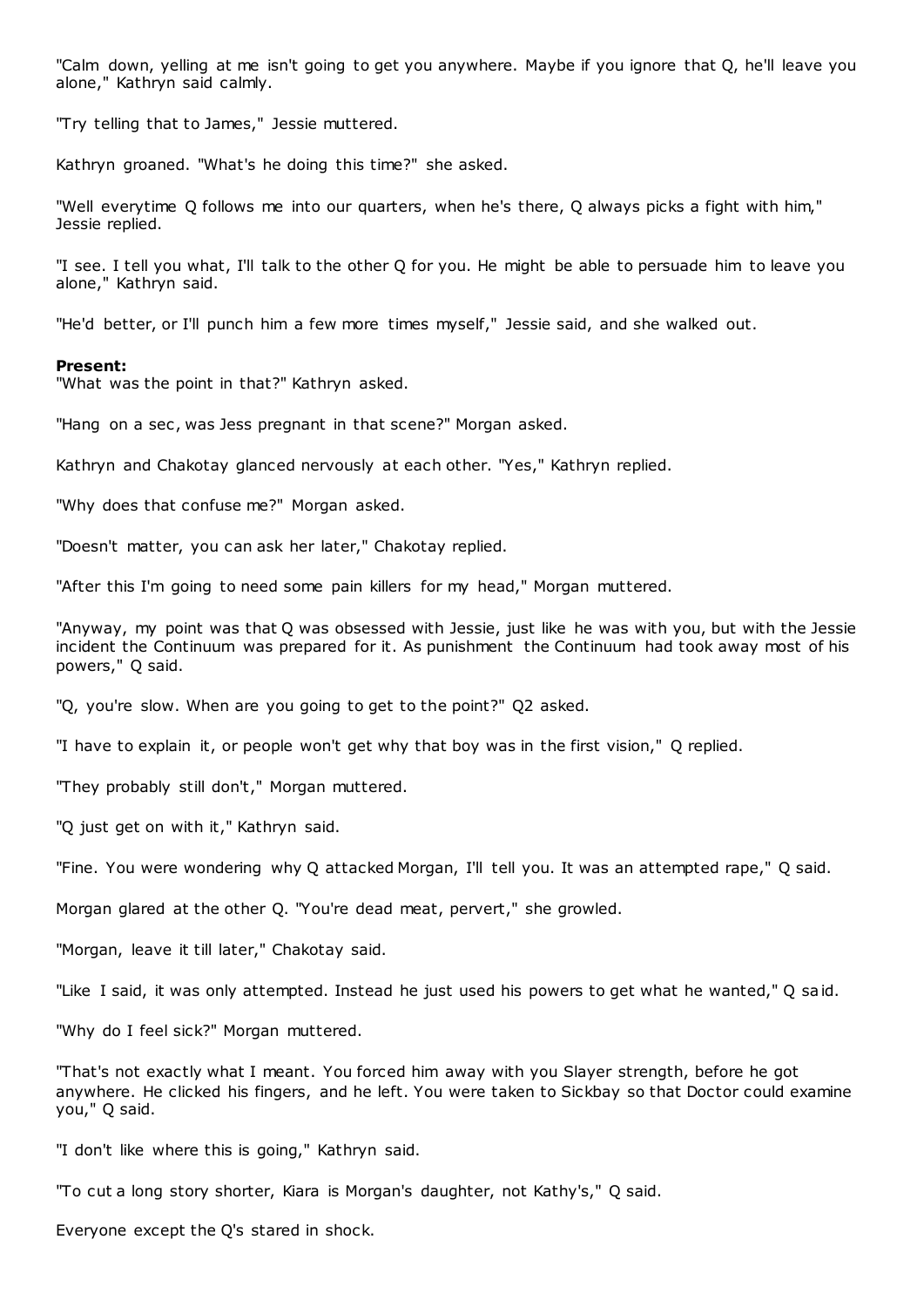"That's a load of bulls\*\*t! It doesn't make any sense," Morgan screeched.

"To make it easier, watch this vision," Q said.

"This just isn't possible, how could he have done that?" Kathryn asked angrily.

"He is a Q. He must of just used his powers," the Doctor replied.

Both Q's appeared. Kathryn immediately stormed over to the pair.

"It's about time you arrived, I want her back to normal," Kathryn said angrily.

"What would be the point in that?" Q2 asked.

"I'm sorry Kathy, but this was suppose to happen," Q said.

"What do you mean?" Kathryn screeched.

"This timeline isn't suppose to be happening. I can now use the child to set things back to the way they should be," Q said.

"I don't understand, how did this timeline go wrong?" the Doctor asked.

"Lena isn't suppose to exist this way. It's very hard to explain," Q replied.

"What do you mean by she isn't suppose to exist this way?" Kathryn asked.

"She isn't suppose to exist at all," Q replied.

"That is stupid," Kathryn said.

"I'm sorry Kathy, but that's the way it is. Now if you'll excuse me, I have to set the timeline back to normal," Q said. He and the other Q disappeared.

# **Present:**

"I still don't understand," Kathryn said.

"Kathy, I gave Kiara to you so you'd think that she was your daughter," Q said.

"What the hell for?" Kathryn asked.

"So Morgan wouldn't be born," Q replied.

"Excuse me, but what has the Continuum got against me?" Morgan asked angrily.

"So if the plan went so perfectly, how come Morgan is still here?" Chakotay asked.

"What the Continuum didn't realise was that Morgan, or rather Lena was assimilated two years after I took the child. It was the same sphere that you encountered years ago," Q replied.

"What was that ship doing in the year 2388?" Kathryn asked.

"That Erona ship had accidentally planted dozens of permanent temporal anomalies in that area. They appear as wormholes. The only thing that the Continuum could do was to alter all of the collective's memories of the 2388 time jump, and all of the sphere's drones' memories as well. We altered Lena's memories so she would think that she was assimilated as Kiara in 2375. Also we altered the bio scanners everytime you scanned Morgan so you would think that she is Kiara," Q said.

"Why was it so important that she had to think that she was Kiara?" Chakotay asked.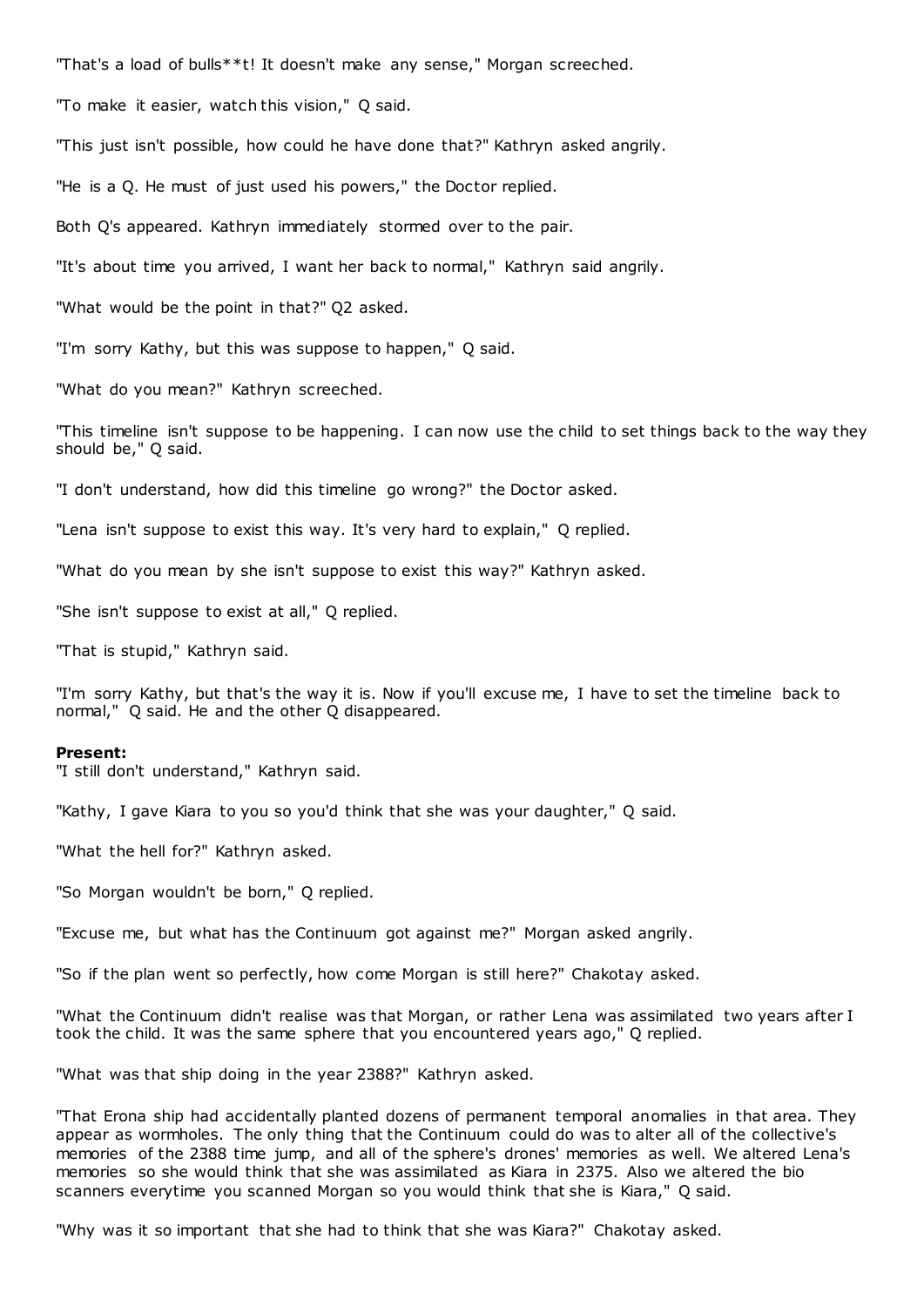"So we wouldn't have to explain this to you," Q replied.

"But I remember being a kid on that sphere, are you saying those thirteen years on the sphere didn't happen?" Morgan asked.

"Exactly," Q replied.

"So if all this care was taken so you wouldn't have to explain all of this to us, why are you trying to explain it to us now?" Kathryn asked.

"We didn't take all the careful steps. We didn't know Species 8472 would interfere like they did. We thought that you would get suspicious. I mean Kiara grew to look about fifteen, she should look exactly like Morgan does, but she doesn't. Didn't you not realise that?" Q asked.

"Well no, we just thought it would cost a lot of money to have Morgan's actress play Kiara at the same time," Kathryn said.

"Ok, fine. Explain this then. How come Morgan is a natural born Slayer, and Kiara isn't," Q said.

"All right, we did have suspicions about that," Kathryn said.

"Hang on, did Kes know about this?" Morgan asked.

"Yes she did," Q replied.

"So why did she give me telepathy to make me seem different to Kiara?" Morgan asked.

"Well lets just say that wasn't our idea," Q said.

"So why did she say that you wanted her to do it?" Morgan asked.

"I don't know," Q replied.

"Because what you're saying is a load of crap. I'm outta here," Morgan said and she left the room.

"She believes me though," Q said.

"What makes you think that?" Kathryn asked.

"She stormed out of the room, they all do that," Q replied.

"So who's going to tell Kiara about this?" Chakotay asked Kathryn.

"I think both of us should," Kathryn replied.

### **The Mess Hall:**

Morgan, James and Jessie were sitting at their usual table. As usual they were drinking Cherry Coke.

"Now I don't know what to believe," Morgan said.

"Seems pretty strange though, but in the end it does make sense of a few things," Jessie said.

"Like what?" Morgan asked.

"Well a few years ago, Kiara had a hallucination about Voyager crashing into *white stuff*. Harry and B'Elanna claim that Damien had them stuck in this holographic timeloop of Voyager smashing into an ice planet," Jessie replied.

"I suppose so. The only thing I don't understand is why did Kes lie about Q?" Morgan said.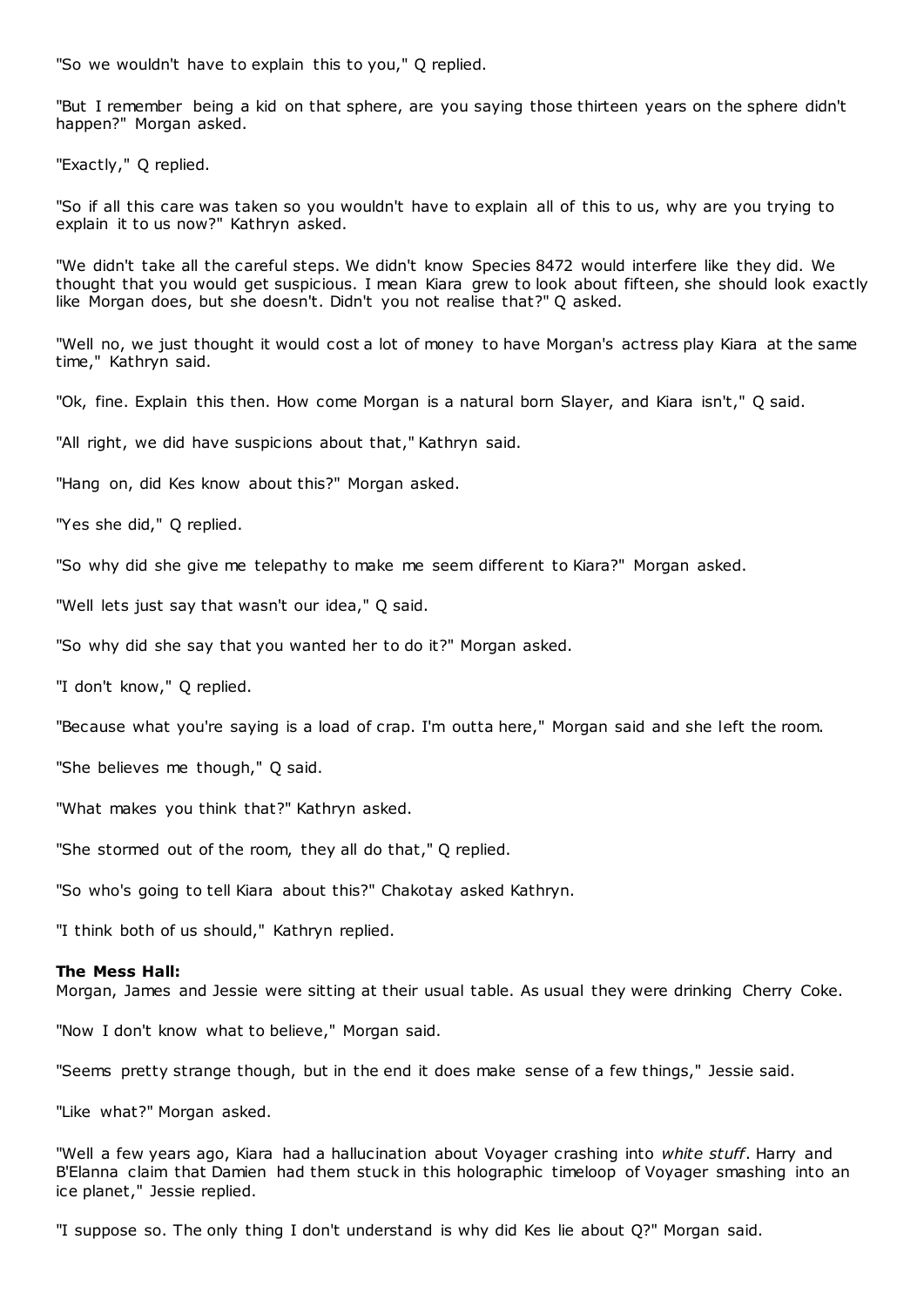"She obviously didn't agree with the Continuum's decision," Jessie said.

"Yeah, maybe. But what really gets me, is why on earth did you guys have a son that was two years older than me in the original timeline," Morgan said.

"When were you supposedly originally born?" James asked.

"2375," Morgan replied.

"Somehow he survived in that timeline, I don't know," James mumbled.

"That doesn't make any sense. And besides, weren't you two *just friends* back then?" Morgan said.

"We were. We were just chosen for this really screwy alien ritual," Jessie said.

"Well I don't know what surprises me more. The fact that very few people don't know about this, or you two actually agreed to a ritual like that," Morgan said.

"No offense, but if I knew how the ritual was suppose to end, I would've backed out of it," James said.

"None taken, I feel the same way," Jessie said.

Morgan tried not to laugh. "For a second there, I forgot that you two were a couple," she said.

"Hey, that ceremony was years ago," Jessie said.

Morgan burst out laughing. "It couldn't have been that bad," she managed to say.

"You're just as bad as Danny," Jessie said.

"What do you mean by that?" Morgan asked.

"She asked me the other day if I had actually slept with him yet," Jessie replied.

Morgan started laughing again. "Maybe she's just one of those shippers," Morgan said.

"A character can't be a shipper," James said.

"You never know," Morgan said.

In: "Anderson to Rex."

Jessie tapped her commbadge. "Yeah," she said.

In: "Could you give me a hand in Engineering?"

"Yeah, I suppose so," Jessie replied. She stood up.

"Do me a favour Jess, don't tell Triah when you're there. She'll tell Craig," Morgan said.

"I won't, see you guys later," Jessie said and she headed towards the door. She passed Kiara on the way out.

Kiara looked around until she spotted Morgan's table. She headed over. She stopped beside Morgan.

"So, is it true?" she asked quietly.

"I don't know," Morgan muttered.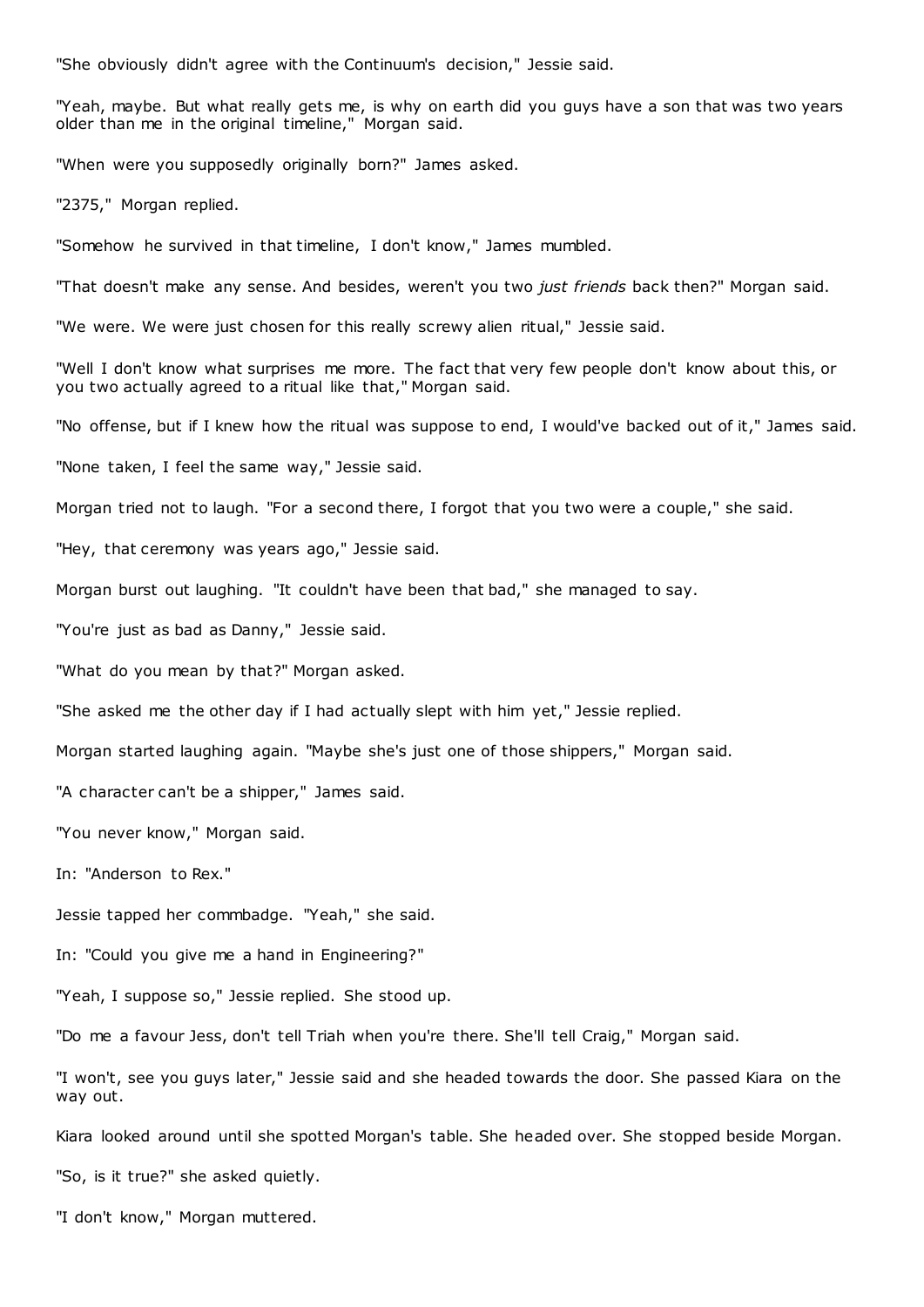"Well I should have been able to work this out earlier than I did. I mean, I look nothing like you, plus I'm not a freak," Kiara said.

"Freak? Why do you think I'm a freak?" Morgan asked, whilst trying to keep her cool.

"I always thought that Slayers were freaks. Normal people shouldn't be that strong," Kiara replied.

"Being stronger than you doesn't make me a freak, it means nothing," Morgan said.

"No, that means I'm normal. Besides mum or rather grandma, didn't tell me who the father was. So are you going to tell me?" Kiara asked.

"You don't need to know," Morgan replied.

"Well, freaks usually go for fellow freaks. So, is it James?" Kiara asked, just as both Morgan and James were taking a drink from their bottles. Morgan tried not to laugh, since she still had some of the pop in her mouth. James nearly choked on his.

They both managed to swallow. Morgan started laughing again.

"That's a good one," Morgan managed to say.

"Oh, so you think this is funny?" Kiara asked.

"Yeah. Just the mere thought of it makes me want to laugh," Morgan replied.

"With all those rumours going around it's probably true," Kiara said.

"Don't be stupid, Morgan and I are just friends," James said.

"That's what you said about you and Jessie, and then I start laughing about it because I remember Duncan," Kiara said.

"What about Duncan?" James said in a nervous voice.

"I know about it, mum or grandma told me," Kiara said.

"Hang on a sec. What did mum tell you?" Morgan asked.

"About what," Kiara said.

"Well obviously the original discussion," Morgan said.

"She told me that she couldn't really explain all of the temporal stuff about the story. So she just told me that you were my mother," Kiara said.

"Is that it?" Morgan asked.

"Yeah, that's why I'm trying to work the rest of it out," Kiara replied.

"And you seem to think that James is your dad," Morgan said, and she laughed slightly.

"It's obvious now," Kiara said.

"It is?" James said.

"Because of the Duncan incident, I think that you're just a big pervert. First Jessie, now Morgan. Who's next?" Kiara said.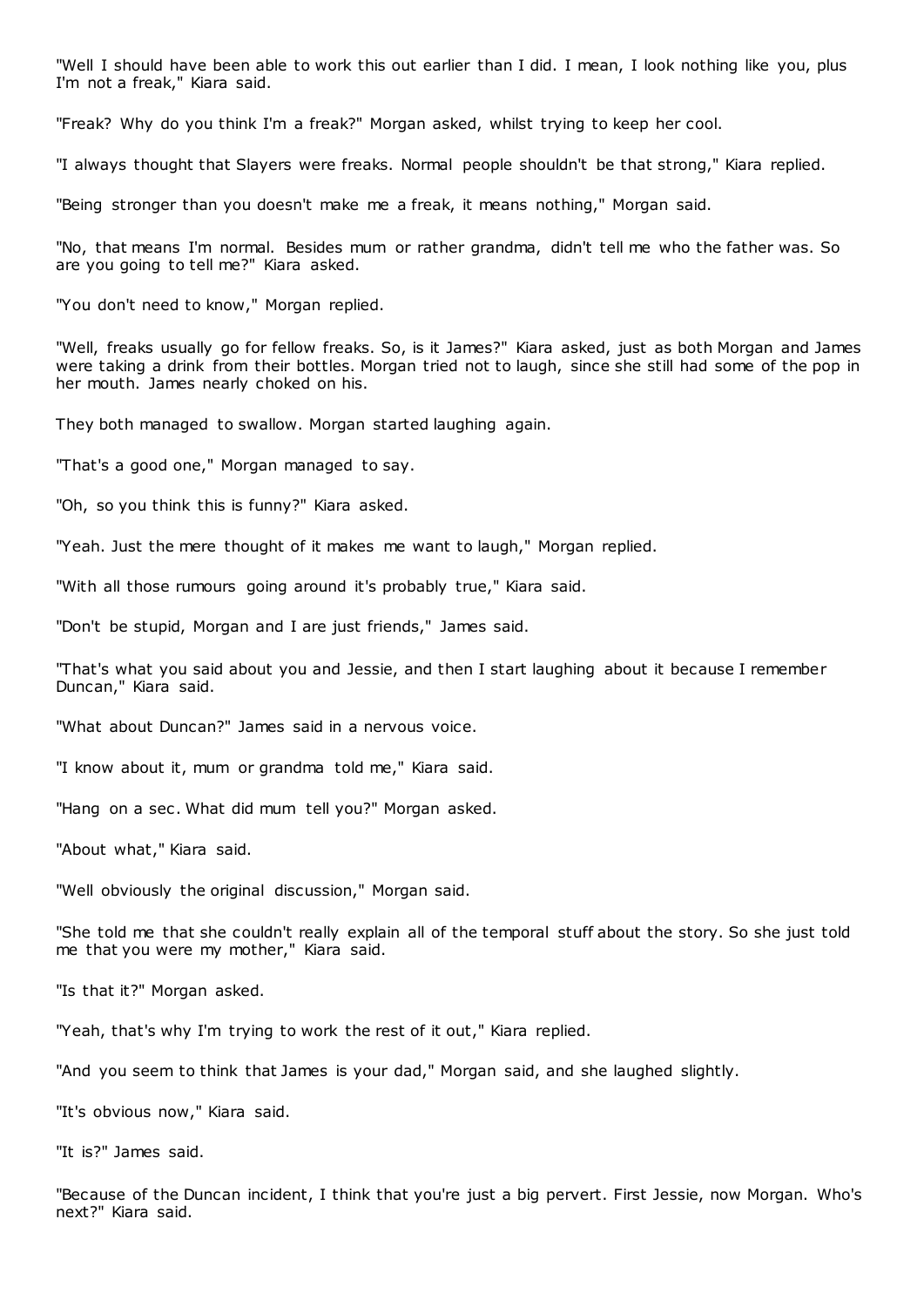"Kiara, you've got this the wrong way. Firstly Duncan was an accident caused by that Love Spell a while back. Secondly, Jessie and I wouldn't let anybody do 'anything' to us. Thirdly James isn't a pervert," Morgan said.

"Yeah, yeah, whatever," Kiara muttered, and she walked away.

"Ok, that was strange," James said.

"Don't worry about it, she was just joking on," Morgan said.

# **The next day:**

# **The Bridge:**

Tom walked over to Harry's station, holding a PADD.

"Hey, Harry, it's poll day," Tom said.

"Tom, most of your rumours are just made up rubbish. I'm not going to take part this week," Harry said.

"Harry, Harry. None are made up. Any I've got a few new ones," Tom said.

"Lets have a look then," Harry muttered. He took the PADD off Tom. He started reading it.

"Well I heard about the Kiara and Morgan one, that's about it," Harry said.

"Well, what's your bet?" Tom asked.

"What is there to bet on? It's all fact," Harry replied.

"You haven't read the rest of it, have you? Kiara told me that bit of news herself," Tom said.

Harry rolled his eyes and he continued reading. His eyes widened in shock as he did so.

"You've got to be joking," Harry stuttered.

"Well she's got the general idea of it, she's a smart kid. I was wondering why those two seemed closer this season," Tom said. He took the PADD back off Harry.

"Erm, if you say so, but according to the Captain all of this took part in another timeline," Harry said.

"Yeah I know that, Harry. I have a feeling that they've both known for a while," Tom said.

"Hey, you know what this means?" Harry said questioningly.

"Er... no," Tom muttered.

"Well all those rumours about James and Jessie can't be true," Harry said.

"Oh crap, I didn't hear that, most of my popular polls will be affected," Tom said. He looked at Harry strangely. "Don't say you've still got that crush on Jessie," he said.

"Er, no. Forget I said anything," Harry muttered. Tom grinned and he fiddled with the PADD in his hand. "Hey, don't add that to your polls," Harry said.

"Too late," Tom said, and he smiled. Harry snatched the PADD back.

"So, what makes you think that Kiara was telling the truth," Harry asked.

"She looked serious, and upset. You know if it is true, I'll feel sorry for the kid," Tom replied.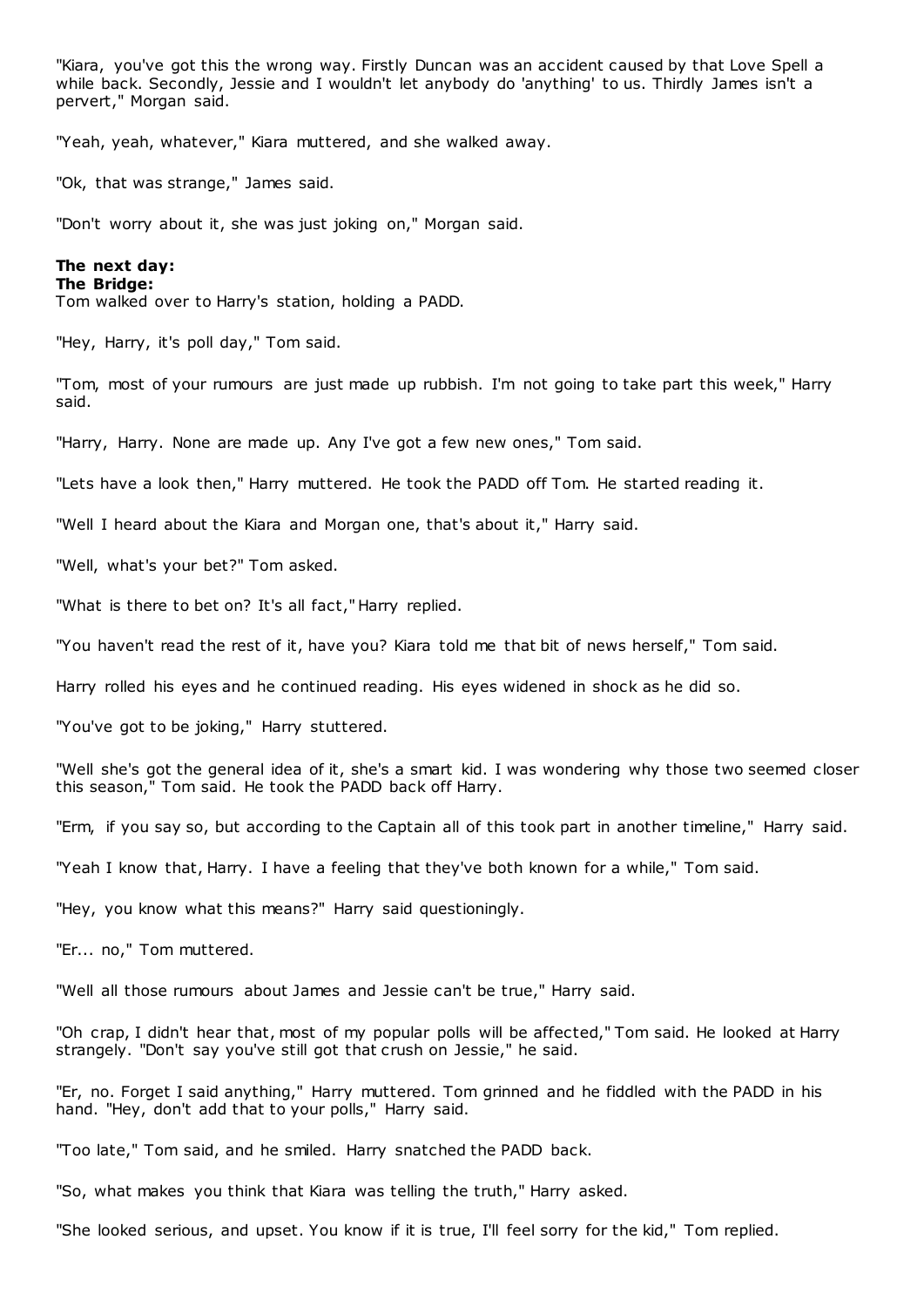"Why?" Harry asked.

"If James is really her dad, then, well, I know what I'd do in her position," Tom replied.

"What?" Harry asked.

"Kill myself," Tom replied.

"Erm, if you say so," Harry muttered.

"Wouldn't you?" Tom asked.

"I couldn't kill myself, I wouldn't be able to do it," Harry replied.

"But you'd want to," Tom said.

"Well no, it seems a little silly taking my own life just because I have a problem with my parents," Harry said.

"I suppose you're right there. It would have to be a lot worse for me to actually think about suicide," Tom said.

"Well change of subject, do you want me to help you this week with the polls?" Harry asked.

Tom laughed slightly. "Earlier you thought that all of the rumours were all made up, now you want to help me out," he said.

"Yeah I know, but I'm really curious about the Kiara one," Harry said.

"You're not the only one," Tom said.

### **A few days later:**

Morgan walked into the Mess Hall. She noticed that a lot of the people there were looking at her, and laughing quietly. She headed over to the only clear table, which was on the other side of the room.

As she walked past the crewmembers on her way, she heard their voices buzzing through her head. She tried to ignore them and sat down at the available table. She looked around, and noticed that Craig was sitting on his own on a nearby table. She stood up, and headed over.

"Hi, Craig," she said quietly.

"What do you want?" he asked.

"Don't tell me, you think that damn rumour is true as well," Morgan muttered and she sat down opposite him.

"I don't know what you're talking about," Craig said.

Morgan stared at him for a couple of seconds. She nodded her head. "You do, but at least you're not thinking the same as everyone else."

"Actually I'm just hoping it's not true," Craig said.

"It isn't. Kiara just thinks it's true, and she's obviously told everyone," Morgan said.

"So who is Kiara's dad?" Craig muttered.

"You know that Q who looks a bit nuts..." Morgan said.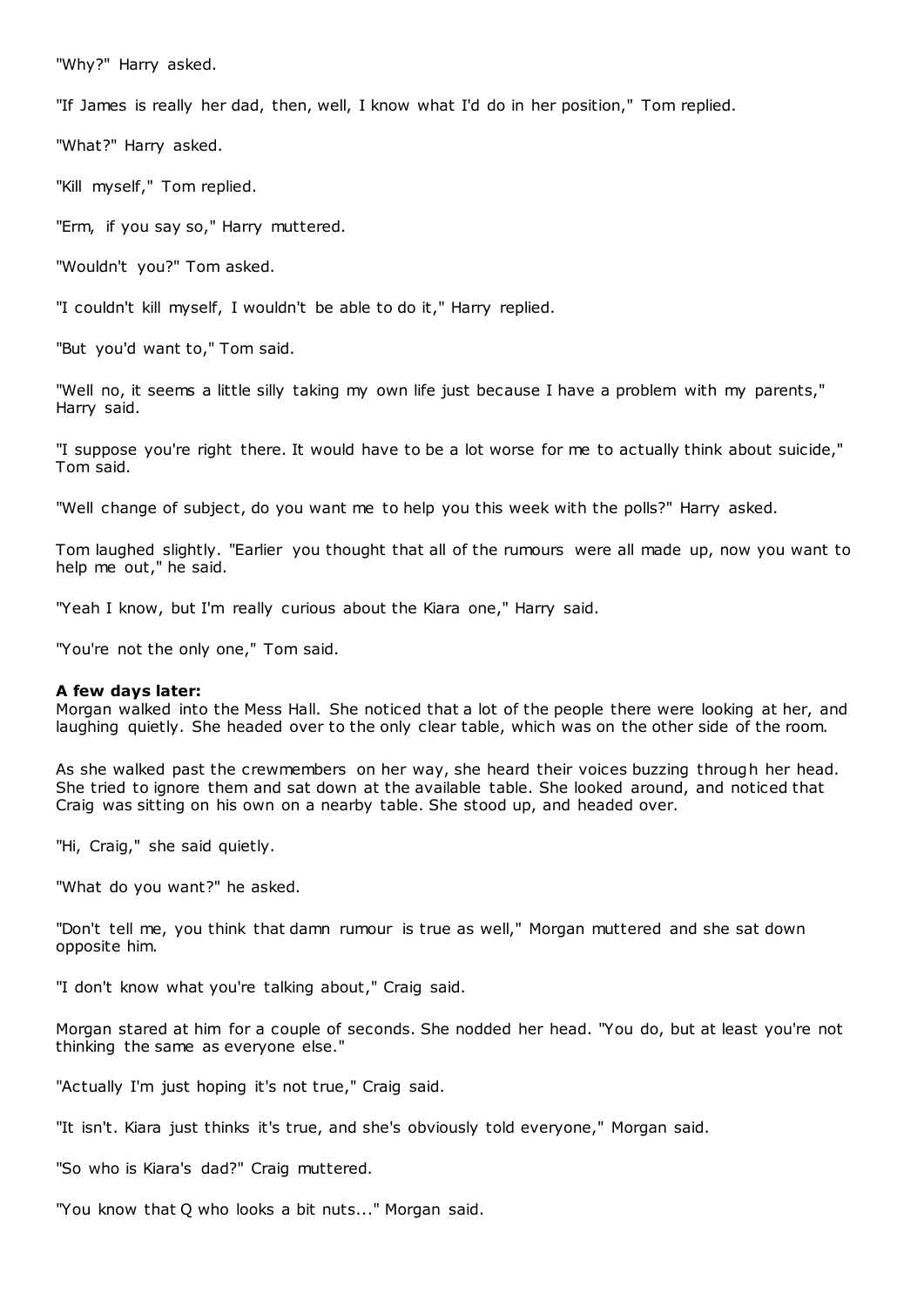"Him, that's a lot worse than James," Craig said in disbelief.

"He used his powers to make me pregnant Craig, he didn't actually get anywhere. This was all in another timeline, so in retrospect it didn't actually happen," Morgan said.

"Your story makes more sense I suppose," Craig said.

"That's better. It's just a matter of getting these morons to believe the truth," Morgan said as she looked around the room.

"You haven't even talked to them, how do you know that they believe Kiara's idea?" Craig asked.

"When I came in, all I could hear was 'slut', 'there's the whore', you get the idea," Morgan replied.

"I didn't hear that," Craig said.

"Of course not, they were thinking it," Morgan said.

"Oh right. You've got to give them a break Morgan, they haven't been told the truth yet," Craig said.

"I can understand that, but I don't see why I'm a slut all of a sudden. I bet everyone in this room isn't even a virgin," Morgan said.

"That's not true Morgan," Craig muttered.

"Oh right, not including you I take it," Morgan said.

"No of course not, I'm not a virgin," Craig said nervously.

"Hey, I think it's better off that you're not at your age," Morgan said.

"I'm twenty two," Craig said.

"Your point being?" Morgan asked.

"Well, a twenty two year old virgin sounds stupid," Craig said.

Morgan shook her head. "That's stupid. There's nothing wrong with that," Morgan said.

"That's easy for you to say, you're only sixteen. I'm probably the only twenty two year old guy that's a virgin," Craig said.

"I bet that's not true. Take James for example. That love spell incident happened when he was about twenty seven," Morgan said.

Craig laughed slightly. "How do you know that it was the first time?"

He noticed that Morgan was looking towards a young woman on a neighbouring table. Suddenly she stood up and she headed straight over to the table.

"So I'm a slut, am I?" Morgan said angrily. The women looked up at her.

"I didn't say anything," she said.

"Well I am telepathic, so you'd better be more careful about what you think about in future," Morgan said.

"You have no right to listen to people's thoughts," the woman said.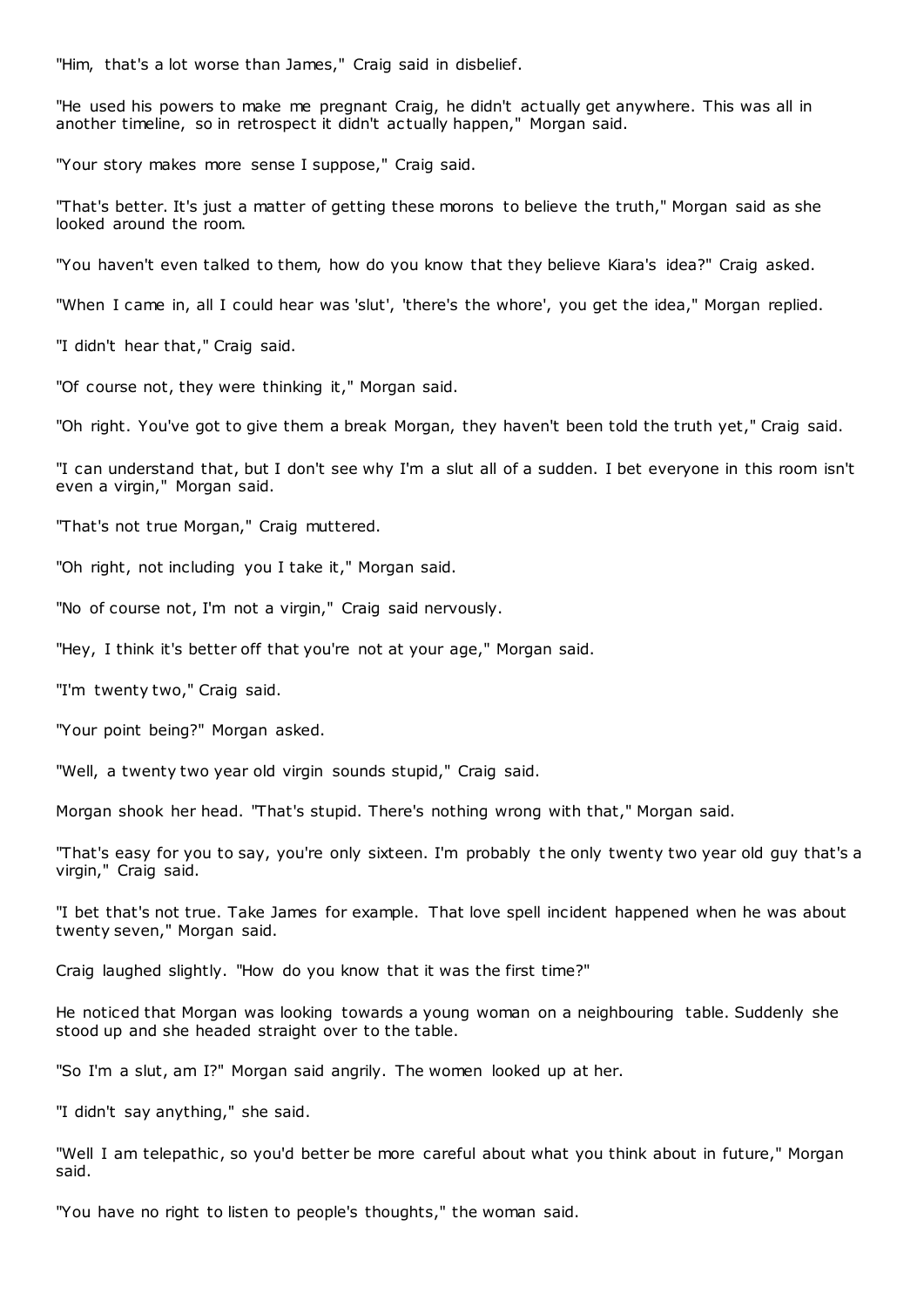"Most of the time it is accidental, anyway I do have a right if you're thinking about me," Morgan said.

"Look, I don't think that, so go away," the woman said.

"You don't mean it, you never learn do you," Morgan said.

Craig walked over to the table. "Morgan, just leave it," he said calmly.

"No, why should I?" Morgan asked angrily.

At this point, nearly the entire room was watching the scene.

"I know you all think the same about me, so you can cut it out right now!" Morgan yelled. She stormed out.

"Wow, she lost it easy," the woman said.

"A little too easy," Craig muttered, and he followed Morgan out. He was forced to run to catch up with her.

"Come to give me a lecture for losing my temper," she said.

"No, but you did lose your temper just a little too quickly," Craig said.

"That stupid woman kept looking over at me, and thinking slut at the same time. I had to tell her off," Morgan said.

"But why did you yell at everyone else?" Craig asked.

"Well obviously I was sick of them, what do you want from me?" Morgan replied and she walked faster to get away from him. Craig walked faster to catch up.

"If you react like that they'll think that Kiara's story is true," Craig said.

Morgan slowed her pace down. "You're right, but I can't help it."

"This'll blow over soon, as soon as your parents find out about this they'll probably sort it out," Craig said.

"How can you be sure of that?" Morgan asked.

"Luckily your parents already know the truth, they'll just dismiss it like an ordinary rumour," Craig said.

"I suppose the main problem would be trying to tell Kiara the truth when she thinks that her idea is correct. I've noticed that everyone is feeling sorry for her, and giving her lots of attention. It makes me sick," Morgan said.

"If it was true, I'd feel sorry for her too," Craig said. Morgan shot him an icy glare. "Well, you see, er, I didn't mean that I'd feel sorry for her because she knows that you're her mother," Craig stuttered.

"Sorry, I'm still a bit on edge. I thought you meant..." Morgan said.

"Why would I think that?" Craig asked.

"Like I said, I'm still a little on edge," Morgan replied.

In: "Janeway to Morgan, please report to the Ready Room."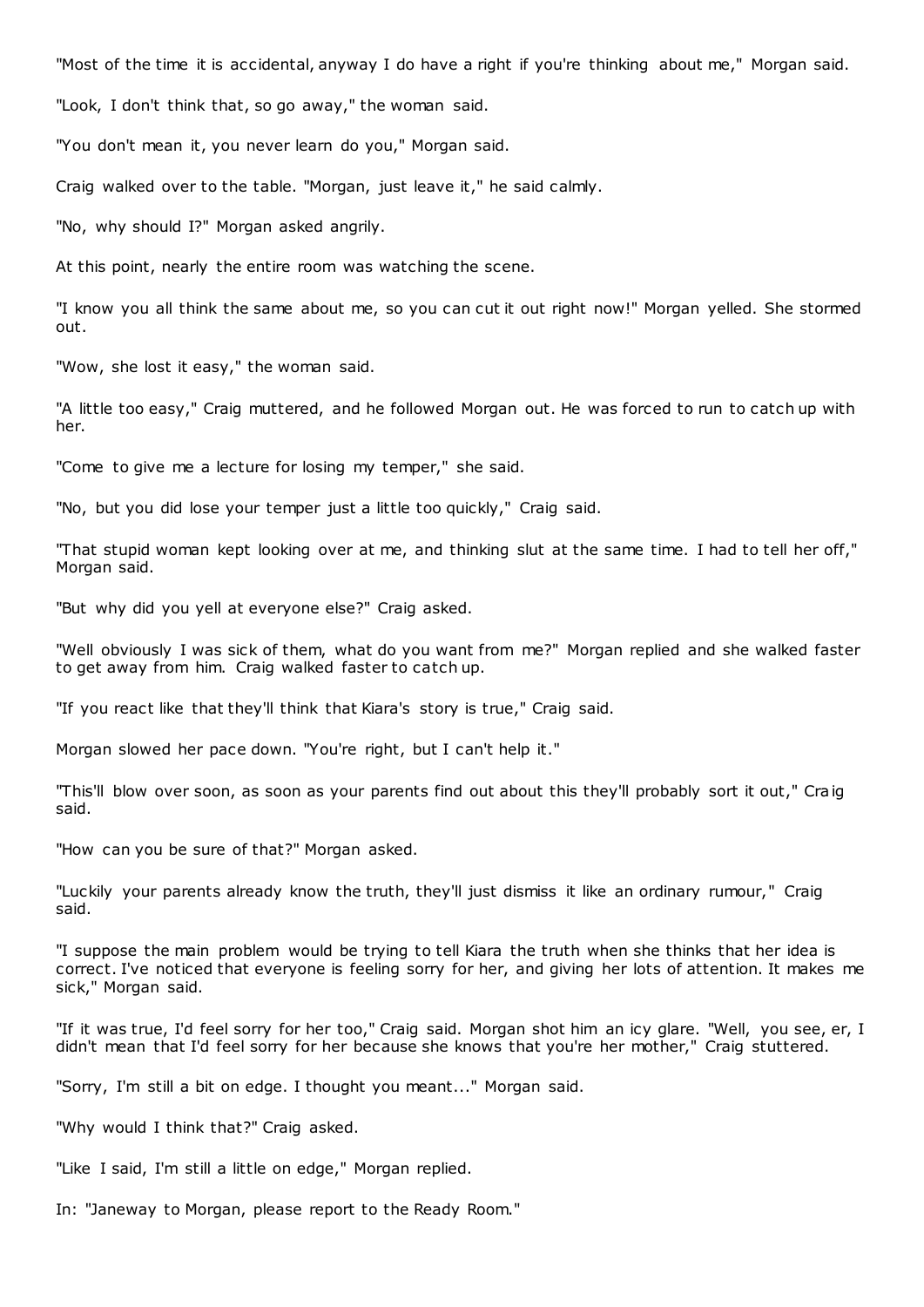"Why?" Morgan asked.

In: "I just want to talk to you."

"Fine, I'll not be long," Morgan muttered, and she tapped her commbadge.

"Was it just me, or that didn't sound good?" Craig asked.

"It didn't sound good, I'll see you later," Morgan replied, and she headed towards the turbolift.

### **James/Jessie's Quarters:**

Jessie was wandering around the main part of the room, like she was waiting for something.

A brief flash of light lit up the room.

"Jessie dear, you called," Q2 said cheerfully.

"Cut it with the Jessie dear, I want you to tell me something," Jessie said.

"Anything," Q2 said.

"Right here goes. Morgan told me that the baby James and I were going to have, survived in the other timeline. Do you mind explaining why," Jessie said.

"I was hoping you'd never ask that," Q2 said.

"What a shame, just explain it to me," Jessie said.

"Well you know that I had a thing for you back then, and don't get me wrong, I still do," Q2 said.

"Whatever, continue," Jessie muttered.

"Well when I found out about that ceremony thing and the pregnancy, I was upset to say the least..." Q2 said.

"What's this got to do with anything?" Jessie asked.

"Well, erm, the original time round I didn't get involved with Voyager, so I didn't meet you until I laid my eyes on Morgan or Lena. That's why your kid lived," Q2 said.

"Now I understand. You were jealous, so you were the one who killed our child, am I right?" Jessie asked.

"That's right," Q2 replied.

Jessie punched him in the face. The force made him fall backwards to the ground.

"Hey, what was that for?" Q2 moaned.

"Why do you think?" Jessie screamed. Q2 seemed to realise something. "I broke up with James because of you!"

"How did I do that?" Q2 asked.

"The man that introduced us to the ceremony told me that the child was a gift. If one of the parents, in anyway, doesn't want it, it dies..." Jessie replied.

"Well you two did that to yourselves," Q2 muttered as he stood back up. Jessie punched him again, and he fell back to the ground.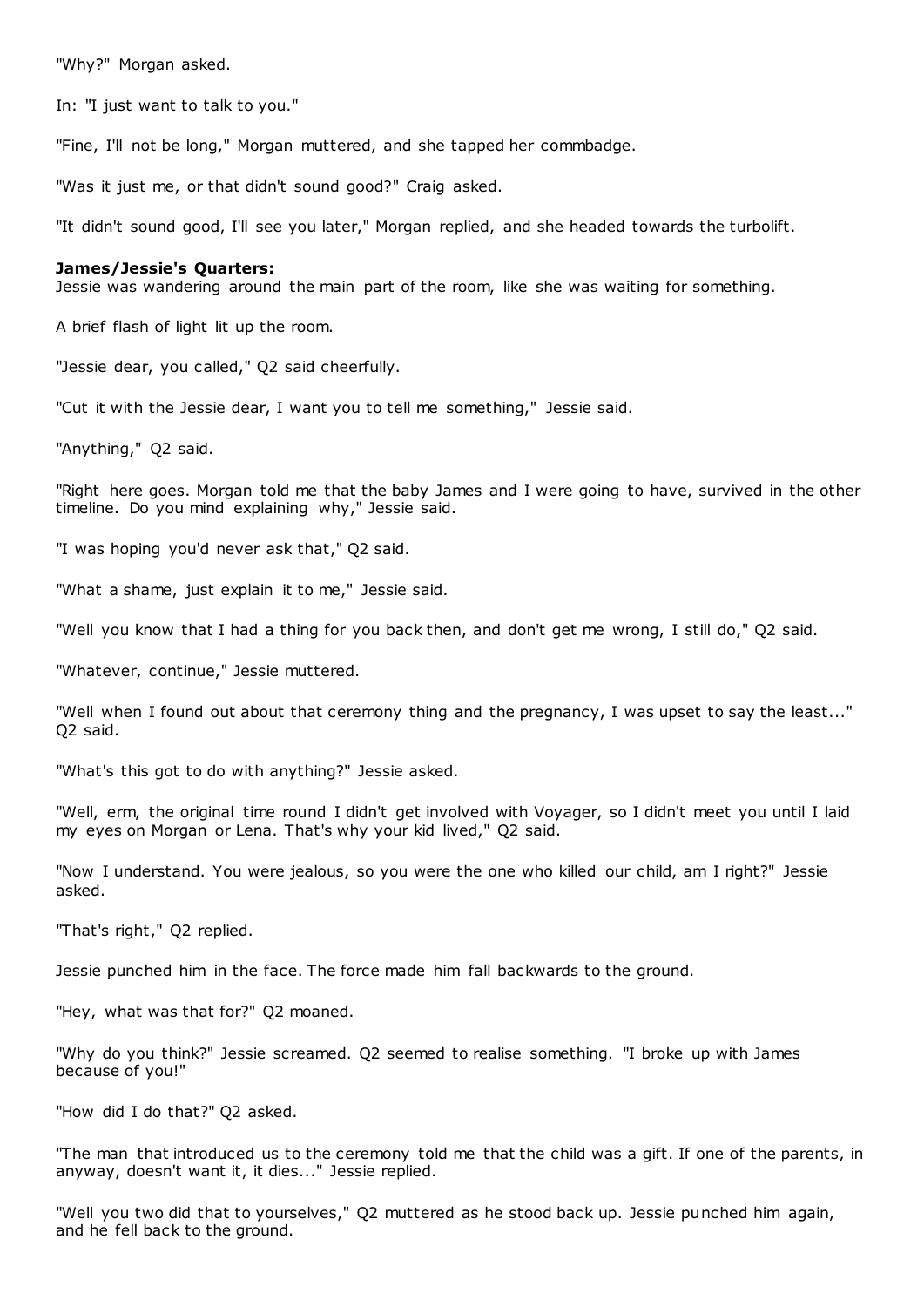"Right here's the deal. You give me the chance to go back in time to change what happened, and we'll make it even," Jessie said.

"What do you mean?" Q2 asked, he stood back up again.

"Don't give me that. Remember years ago, you gave James the chance to change something in his past," Jessie replied.

"He told you about that, what an idiot," Q2 muttered. Jessie hit him again. This time he just stumbled backwards. "Would you stop doing that!" he screamed.

"Well, are you going to help me or what?" Jessie said.

"I can't stop myself in the past, I'll know so. What do you want changing?" Q2 asked.

"Fine. That stupid ceremony nearly ruined my life. I want to go back to before it. I'll try to stop us from going through with it in the first place," Jessie replied.

"Well, when I did this for James, he ended up wanting everything back to the way it was when he saw the result. So this time, I'll show you what the present will look like if I did this for you," Q2 said.

# **Meanwhile**

### **The Ready Room:**

Kathryn and Kiara were sitting on the sofa. Chakotay was standing nearby. Morgan let herself into the room. She went straight over to the sofa.

"Ok, what is this all about?" Morgan asked.

"We've been talking to Kiara about our current situation. Well I was wondering if you've ever thought about Kiara in all of this," Kathryn said.

"Look in my opinion, I'm the one who needs some consideration. In a way Kiara's got better than me. She's got grandparents, she still has parents.." Morgan said.

"She thought of you as a sister, now this has suddenly come up. For a girl her age, it can be very difficult," Chakotay said.

"What do you expect me to do?" Morgan asked.

"At least show some consideration for her feelings," Kathryn said.

"What about my feelings?" Morgan asked.

"Morgan, you're a tough girl, you can handle it. In a way Kiara is only four years old. She's clearly upset, can't you see that?" Chakotay said.

"Just because I'm tough, doesn't mean that I don't have feelings," Morgan said.

"Obviously, but our point is Kiara needs someone to care for her," Kathryn said.

"What about me? A few days ago I was a normal sixteen year old girl, who had a life. Now I'm a girl with a daughter who looks about two years younger than me, and also most of my life is just some made up memories implanted into my brain. If it wasn't for my temporal implant I wouldn't exist. Now didn't you think for a split second, how this would affect me?" Morgan said angrily.

"But you can't just think about yourself Morgan," Kathryn said.

"Well I know that already! I was talking about you! Ever since you found out, you've only cared about Kiara's feelings! If you cared, even a little bit, about me you wouldn't just be thinking about your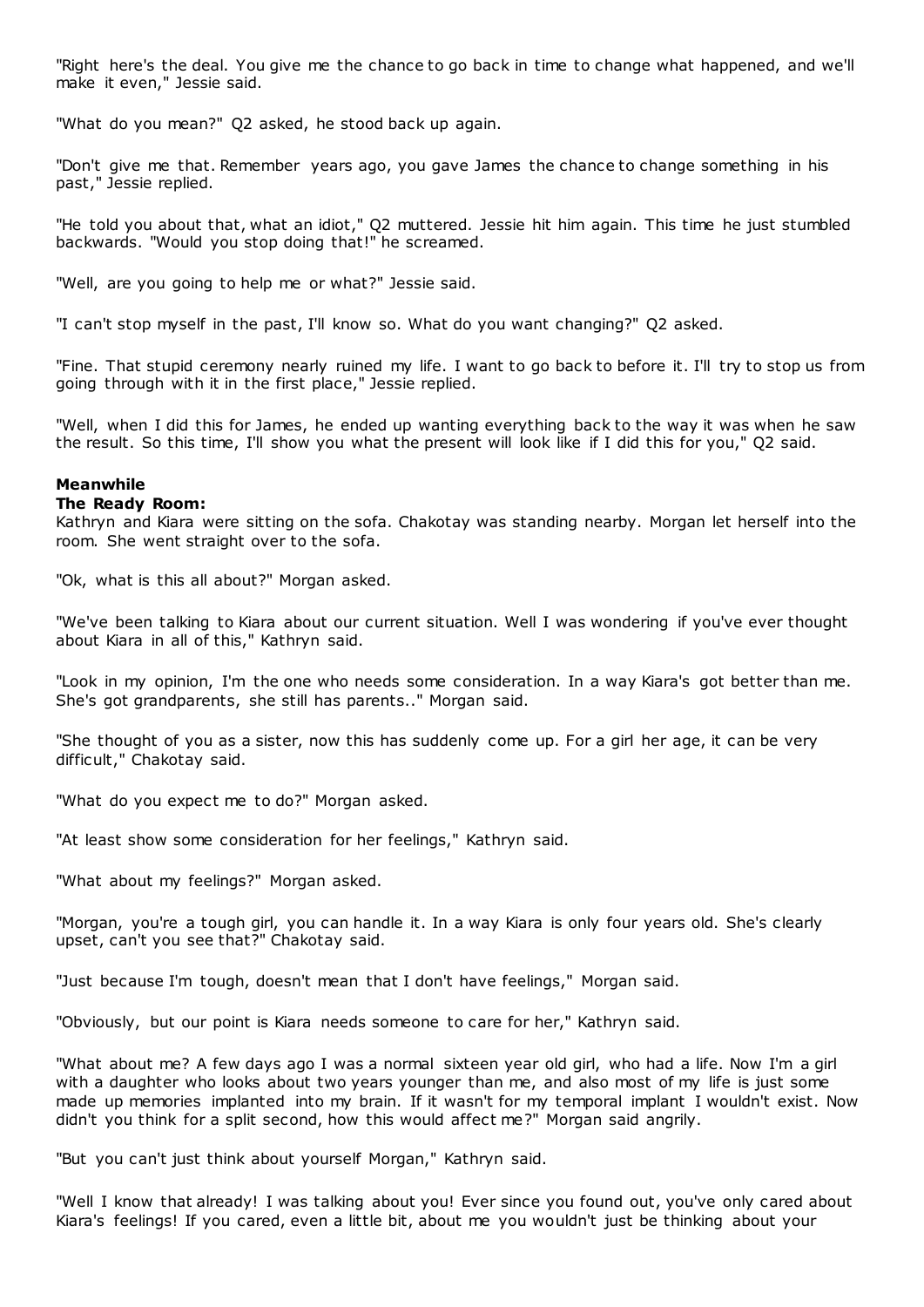precious granddaughter. If you love her so much, you can keep her!" Morgan screeched and she stormed out of the room.

"God, she doesn't care about me at all," Kiara muttered.

# **Meanwhile**

**James/Jessie's Quarters:**

"What do you think then?" Q2 asked.

"Well, er, I don't know," Jessie muttered in response.

"Do you still want to change what happened?" Q2 asked.

"No, not really. Hard to say," Jessie replied.

"That's good, because I couldn't change it anyway," Q2 said.

"What!" Jessie snapped.

"If you had decided to change your past, I wouldn't have been able to do it," Q2 said.

"Why not?" Jessie asked.

"I thought you knew, the Continuum took away most of my powers," Q2 said.

"So what was the point of that then?" Jessie asked.

"Well it stopped you from wanting to change something that's happened, didn't it?" Q2 said questioningly.

"Yeah I suppose," Jessie said.

"There you go then," Q2 said.

"I suppose this explains why I'm able to punch and hurt you," Jessie said.

"Yes, unfortunately I am half mortal. I can get hurt, but I can't die," Q2 said.

"So if I punch you all day, it wouldn't give you brain damage," Jessie said.

"Yes basically," Q2 muttered. He quickly transported away before he got another punch in the face.

## **Sickbay:**

The Doctor was in his office, working on his computer. He didn't notice that somebody had sneaked into Sickbay. He or she was at the medical tray, they picked up a few things.

### **The Bridge:**

Kathryn, Chakotay and Kiara came out of the Ready Room. Kathryn and Chakotay sat straight onto their chairs. Kiara went over to the console behind the command chairs.

In: "Sickbay to Janeway."

"Go ahead," Kathryn said as she tapped her commbadge.

In: "Captain, it's Morgan. You'd better get here fast."

Kathryn looked Chakotay's way nervously.

"What's wrong?" Kathryn asked.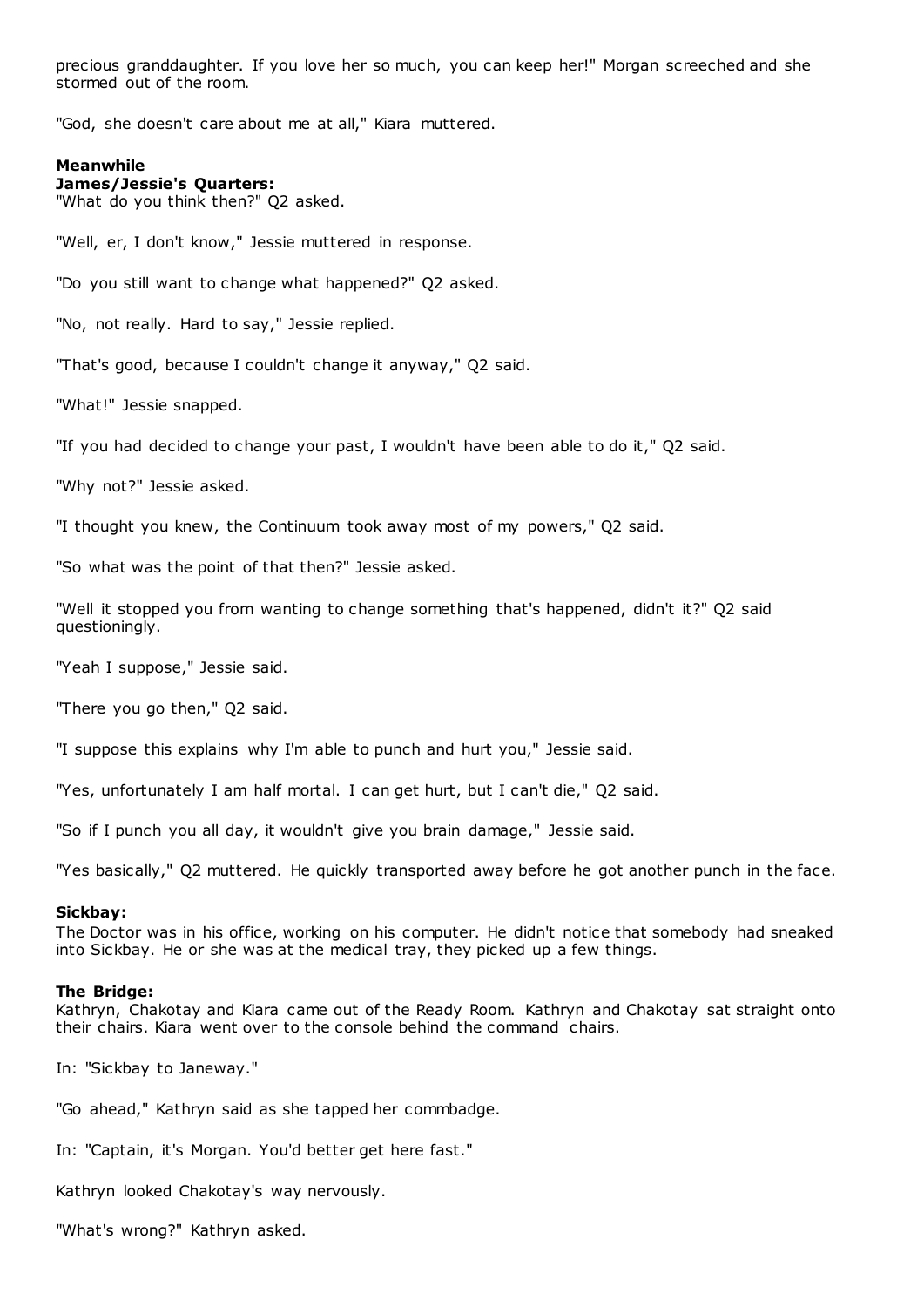In: "Lets just say I haven't got time to tell you, Sickbay out."

Kathryn and Chakotay stood up from their chairs. Chakotay headed towards the turbolift. Kathryn turned towards Tuvok.

"Commander, you have the Bridge," she said.

"Aye Captain," Tuvok replied. Kathryn joined Chakotay in the turbolift.

# **Sickbay:**

Kathryn and Chakotay rushed through the main door. They saw the Doctor treating Morgan, who was on the main biobed. They both rushed over to the biobed.

"What happened, Doctor?" Chakotay asked.

The Doctor sighed, he gently turned Morgan's wrist slightly. Kathryn and Chakotay gasped. Across her wrist was a very deep cut, it was barely seen due to the fact that blood was covering most of her arm.

"That's not all," the Doctor said. He walked over to the medical tray, and he brought it closer to the biobed. "Most of these hypospray's are empty, they were full when I left them earlier," the Doctor said, as he showed the pair a hypospray. He put it back on the tray. "I came into the main room, and I found her unconscious on the ground. One of the hypospray's was just lying next to her body," the Doctor said.

Kathryn turned to Chakotay. "Are you thinking what I'm thinking?" she asked him.

"I'm afraid so," Chakotay replied.

"This was most definitely an attempted suicide," the Doctor said. "I've managed to flush all of the drugs out of her body, and her blood levels are stable again, but there is one more problem."

"What's that?" Kathryn asked.

"That's not going to stop her from trying something like this again," the Doctor replied.

"Chakotay, I didn't think she would take what we said so hard. What should we do?" Kathryn asked.

"I don't know," Chakotay replied.

"There's only one cure, she needs therapy," the Doctor said.

"Do I sense a but coming?" Chakotay asked.

"Yes, she won't be willing to listen to me. Maybe if somebody close to her tried, maybe she'll listen," the Doctor replied.

"But with what's happened, she won't listen to us. Who will she listen to?" Kathryn asked.

## **Minutes later:**

"Why us?" Jessie asked.

"You three are her friends, aren't you?" the Doctor asked.

"But how can we convince her not to do this again?" Craig asked.

"Well a love confession won't work, so you're out," James said.

"Confession, she already knows," Jessie said.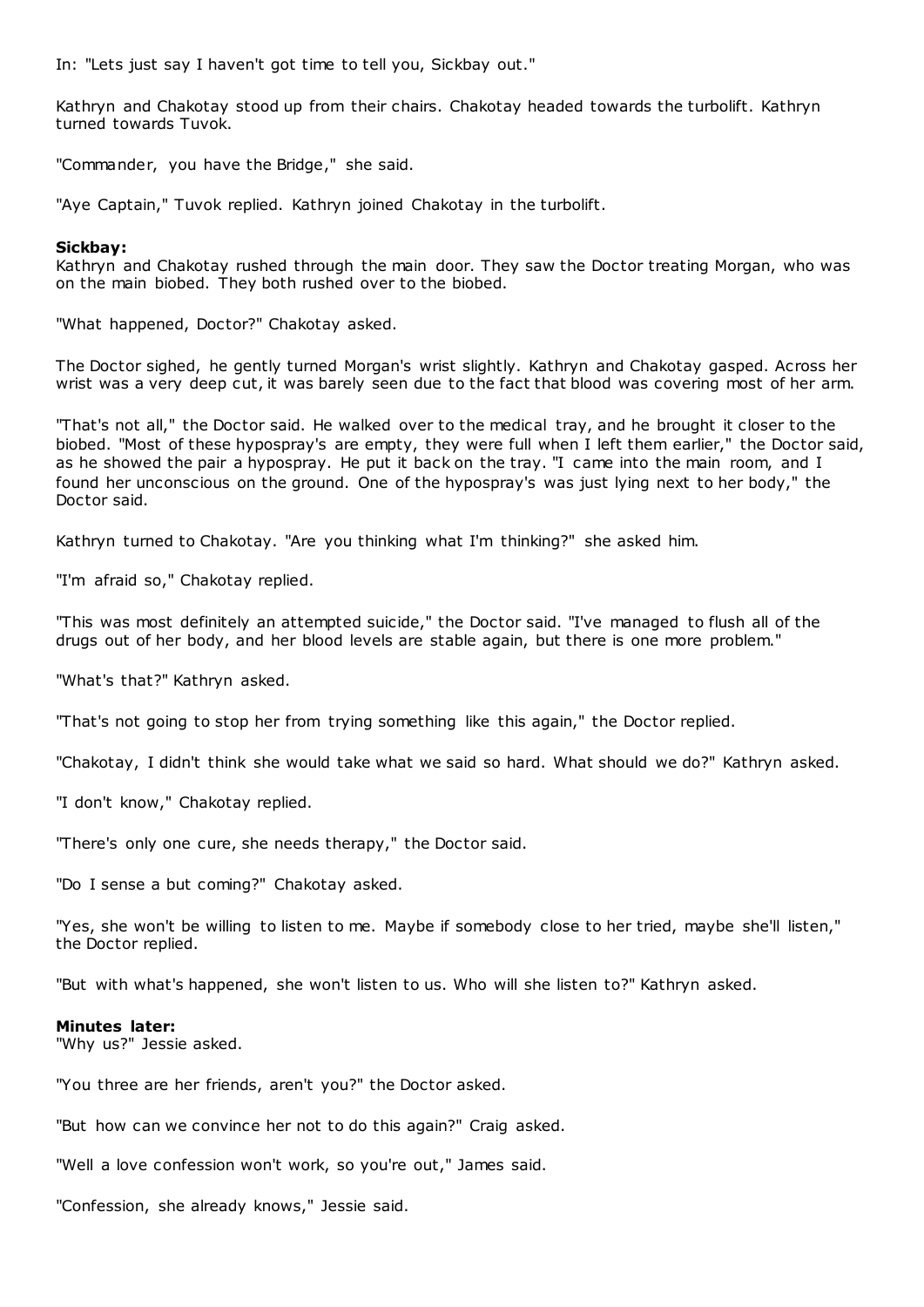"You guys never leave me alone," Craig muttered.

"I hate to say this, but you lot are our only hope. She won't listen to us now, but maybe she'll listen to you, Kathryn said.

"What did you say to her exactly?" James asked.

"Yes, have you even tried?" Jessie asked.

"Erm, I can't think of a question," Craig said.

Chakotay rolled his eyes. Everyone else groaned.

"You know that her memories for the first fifteen years of her life were changed. So in her opinion she's only known nearly two years of her life," Chakotay said.

"She did say something about the temporal implant being the only thing that keeps her in existence," Kathryn said.

James sighed impatiently, "and you said something to push her over the edge. What?"

Kathryn's stare hardened. "What are you implying?"

"Seems obvious to me. 'She won't listen to us now'," Jessie answered. She glanced at James briefly. "Getting deja vu yet?"

"Yeah," James replied.

Everyone else looked at each other in a confused way.

"Did somebody you know try suicide for the same reasons, basically anyway?" the Doctor asked.

"Bingo," Jessie replied.

"Anyone we know?" Chakotay said questioningly.

"Does it matter?" Kathryn asked.

"Yeah, as a matter of a fact he's in the room with you right now," James replied.

Nearly everyone looked Craig's way. He looked confused.

"No, it wasn't me," he said.

"No, you idiots, it was James that did it," Jessie said.

Everyone stared at her and James in shock. "Him?" they all said in disbelief.

"Maybe this won't be as hard as we think," Kathryn said finally.

"What do you mean?" Chakotay asked.

"Usually it does help to talk to somebody who's tried suicide and lived to tell about it," Kathryn replied.

"What if he just survived because the doctors in the area kept reviving him, and he just gave up," Chakotay said.

"No, I talked him out of it," Jessie said.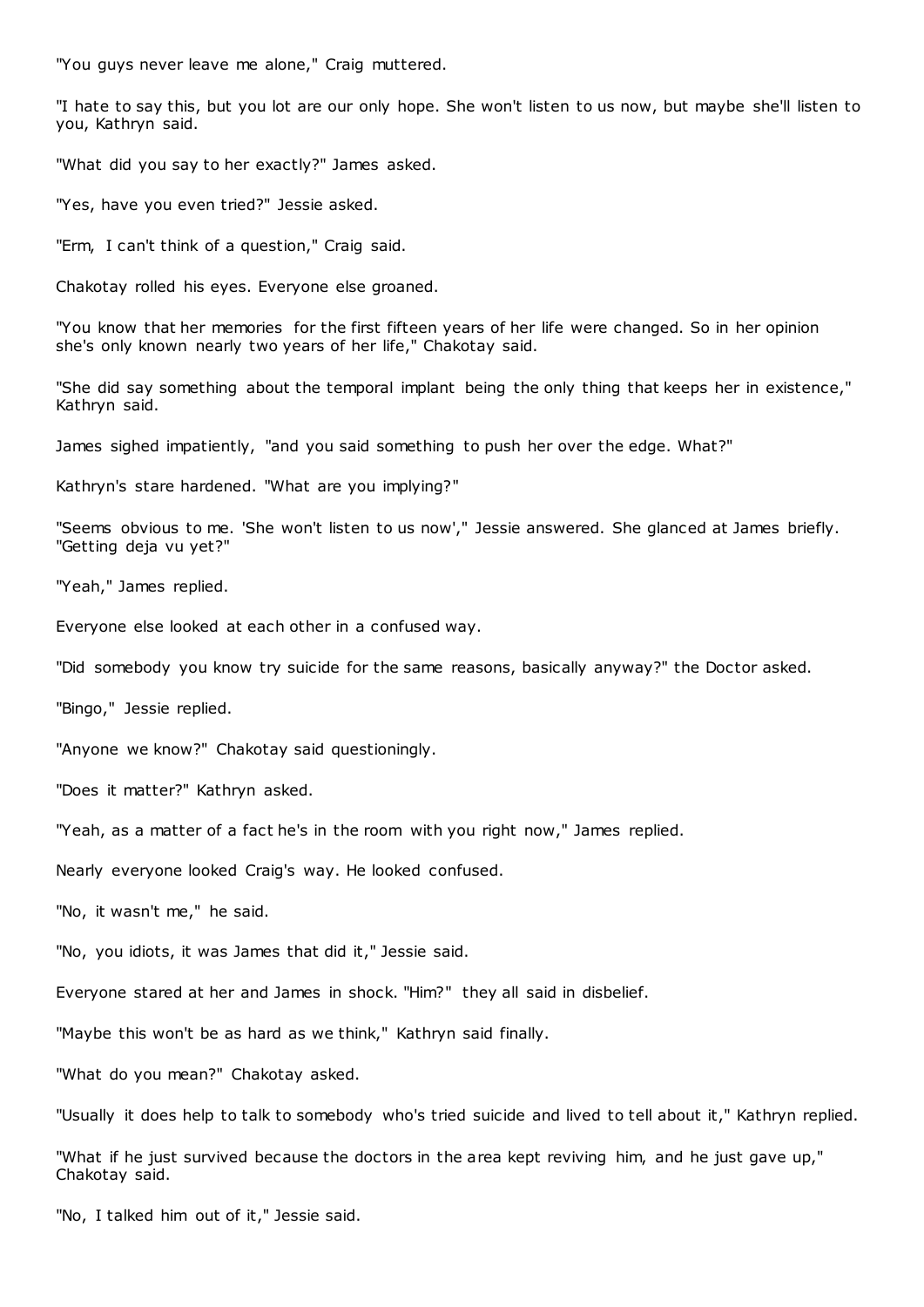"Fine, I know I'm going to regret this but, I want you two to talk to Morgan about this. Try and convince her that suicide isn't the option," Kathryn said.

Morgan was now awake, but she wasn't allowed to get off the biobed. The medical tray had been moved to the other side of the room. James, Jessie and Craig were standing around the biobed.

"I know why you guys are here, you're here to try and persuade me not to do anything like that again. Am I right?" Morgan said.

"Basically, yeah," James replied.

"Good luck, you'll need it," Morgan said.

"How should we start?" James asked Jessie quietly.

"Maybe you should start by telling her about that incident ten years ago," Jessie replied.

"Erm, ok then," James muttered.

"What incident?" Morgan asked.

"Well do you remember me telling you that my dad beat me, and that he hated me," James said.

"Well yeah," Morgan replied.

"My mum decided to tell me when I was seventeen that if they had both found out that she was pregnant with me a week earlier, they would've been able to abort," James said.

"Oh, charming," Craig muttered.

"Interesting, what's that got to do with me?" Morgan asked, with no sound of interest in her voice.

"I did overhear when I was three that my dad wanted me dead because he thought I was responsible for killing my sister," James said.

"Your what and did what?" Craig stuttered.

"Craig, would you just shut up," Jessie said. Craig pouted.

"My mum told me after that she was pregnant when I was about three. The reason why I didn't know about it was because they didn't want another screw up," James said.

Craig was about to say something, but the look on Jessie's face made him think again.

"I remember overhearing something about dad wanting the next kid. He said that maybe he or she would run away just like I did, and get me killed like what happened with Debbie," James said.

"Lovely, I thought my family was bad," Craig said. Jessie glared at him again. "Sorry," he said quietly.

"Is this story going anywhere?" Morgan said.

"Shhh listen," Jessie said.

Morgan rolled her eyes. "Make it quick, I'm thinking."

"I think it was the next night when I did what you did," James said.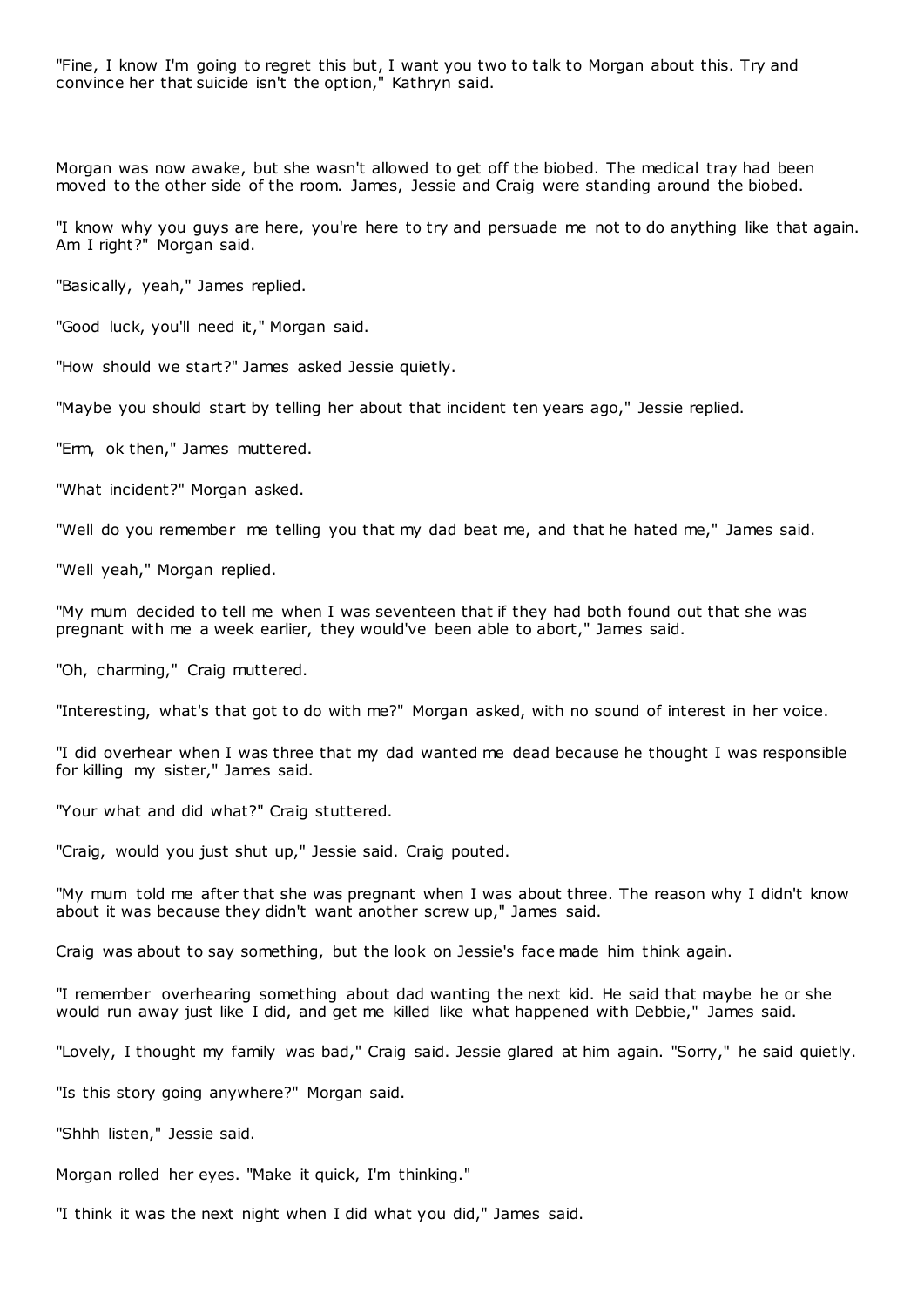"So if you committed suicide, why are you still here?" Morgan asked.

"Jessie convinced me that I was trying to take the easy way out, there were other ways," James replied.

"Is that it? I'm sure you can do better than that," Morgan muttered.

"Hey, it wasn't as simple as you think," Jessie said.

"It never is, is it. If that's the best you can do, see you in the next life. If there is one," Morgan said.

"Morgan, why are you doing this to yourself?" Jessie asked.

"Jessie, according to that Q, the Continuum knew that I wasn't meant to be. The only thing keeping me here is that damn temporal implant inside of me. If I'm not suppose to exist, why am I here?" Morgan replied.

"Can I interrupt?" Craig asked.

"Ok, but it better be good," Jessie said.

"Right. You're saying you shouldn't exist because the Continuum thinks that you shouldn't, right?" Craig asked.

"If you say so," Morgan replied.

"Well the Morgan I know wouldn't give a toss about what the Continuum thought. What's the real reason?" Craig asked.

"He's got a good point," James said.

"All right, but you asked for it. Number one, fifteen years of my life didn't happen, the only thing that's been real has been the last two years or so. Number two, everyone only cares about Kiara. No one cares about me, if they did they'd leave that brat to deal with her small problem, and at least try to understand my problems. Number three, the temporal implant thing again. Number four, the Continuum went to great lengths to try and get rid of me. No I don't give a toss about what they think, but maybe in this case they're right. Now do you still think that you can stop me?" Morgan said.

"Hang on a sec, a lot of people do care about you. If nobody cared about you, they would've just left you to die," Jessie said.

"If you say so. Let me ask you this, what would you do in my position?" Morgan muttered.

"Definitely not what you want to do," Jessie replied.

"What I'd like to know is why do you think everything's a mess?" James asked.

Morgan laughed slightly. "Weren't you listening?" she asked.

"Yeah I was, and you didn't let me finish," James replied.

"I didn't see the point since I know what you're doing is a waste of time," Morgan said.

"Why is it a waste of time?" Jessie asked.

"Well, that original attempt at suicide wasn't supposed to work in the first place," Morgan replied.

"What do you mean?" Craig asked.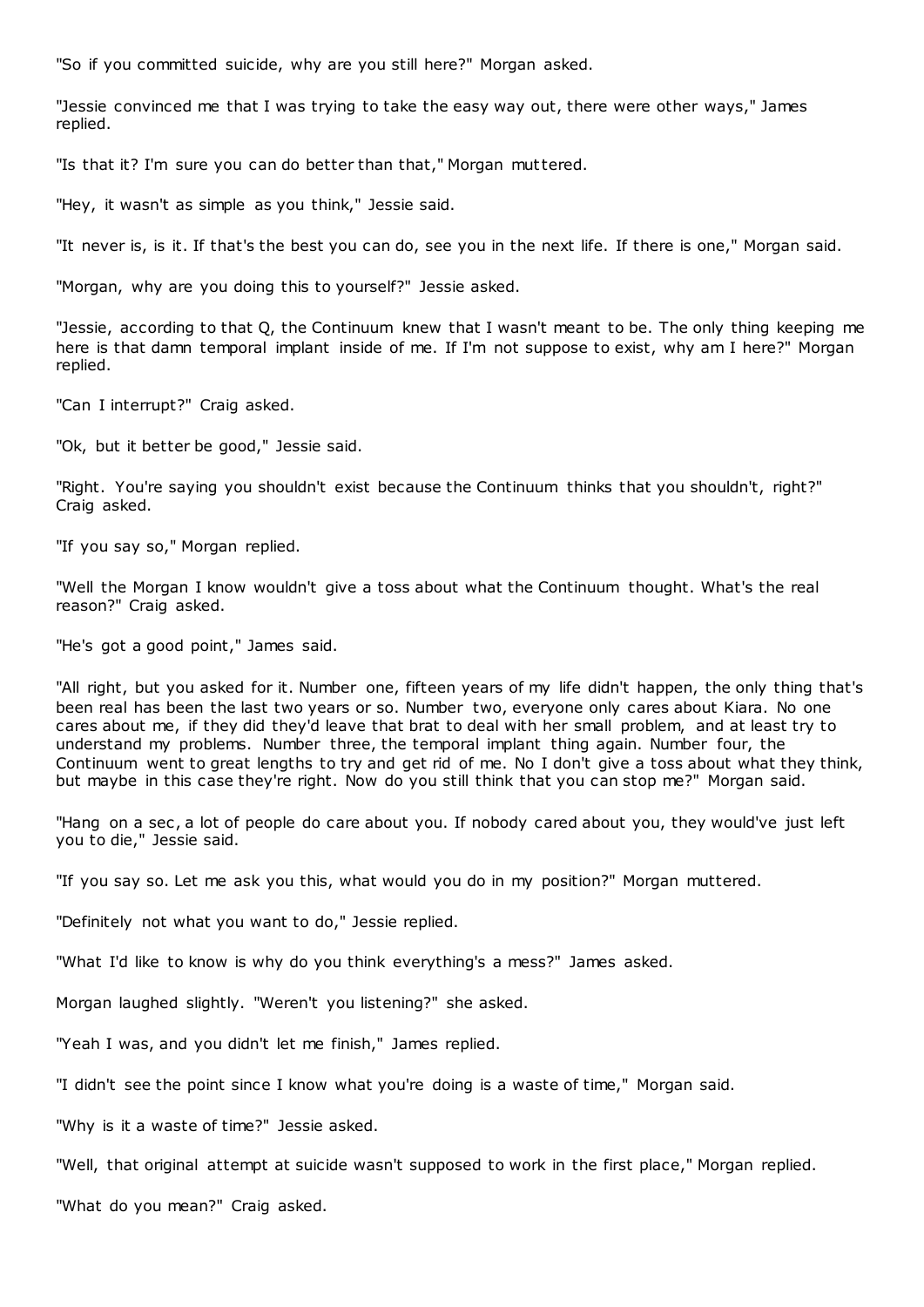"Well I can tell you since there's nothing you can do. Before I slit my wrist, I lured the temporal implant in my blood to where I was going to use the knife on. I did just that, then I injected something into the implant. I knew that the Doc wouldn't be able to detect it," Morgan replied.

"What did you inject into it?" James asked.

"Well, if you must know. The virus I injected into it will disable the implant. I don't know how long it will take, but I'm sure it will go off soon," Morgan replied.

"Morgan, you can't do that!" Craig stuttered.

"And why not. You won't even realise I'm gone this way," Morgan said.

"I know this sounds impersonal but, you can't just go and delete yourself from the timeline," Jessie said.

"It's better than my original idea," Morgan said.

"If you do this, god knows what will happen to everyone. Don't you know that the smallest change can affect things in a big way. Imagine how this will affect everyone," James said.

"I have thought about that. I came to the conclusion that if nobody cared about me, why should I care about what happens to them," Morgan said.

"Do you realise that you're going to cause a temporal paradox because of this?" Jessie asked.

"No, don't be stupid," Morgan replied.

"Well think about it, if you don't exist then neither will Kiara. Then you will be born in 2375 just like you were originally. Time will not know what to do with itself," Jessie said.

"Come to think of it, she's right," James said.

Craig tapped his commbadge. "Anderson to the Doctor, you'd better come back to Sickbay."

In: "I'm on my way."

"He can't do anything, only I know how this damn implant works," Morgan said.

"You're going to have to fix it then, it may seem like a small thing now, but a paradox this bizarre could cause a lot of problems with time," Jessie said.

"Whatever," Morgan muttered.

"Don't you even care?" James asked.

"Nope, everything will be the same in my opinion. I don't," Morgan replied.

The Doctor rushed into Sickbay, and he headed straight over to the biobed.

"The Morgan I know isn't a quitter. I had it rough, just like you. No one wanted me, my father wished I never existed, and I decided to live on. You want to know why?" James said.

"I'm not a quitter, leave me alone," Morgan said angrily.

"Then prove it, tell the Doctor how to fix the implant. Keep living as a middle finger to the arseholes who didn't want you to. Don't let them win," Jessie said.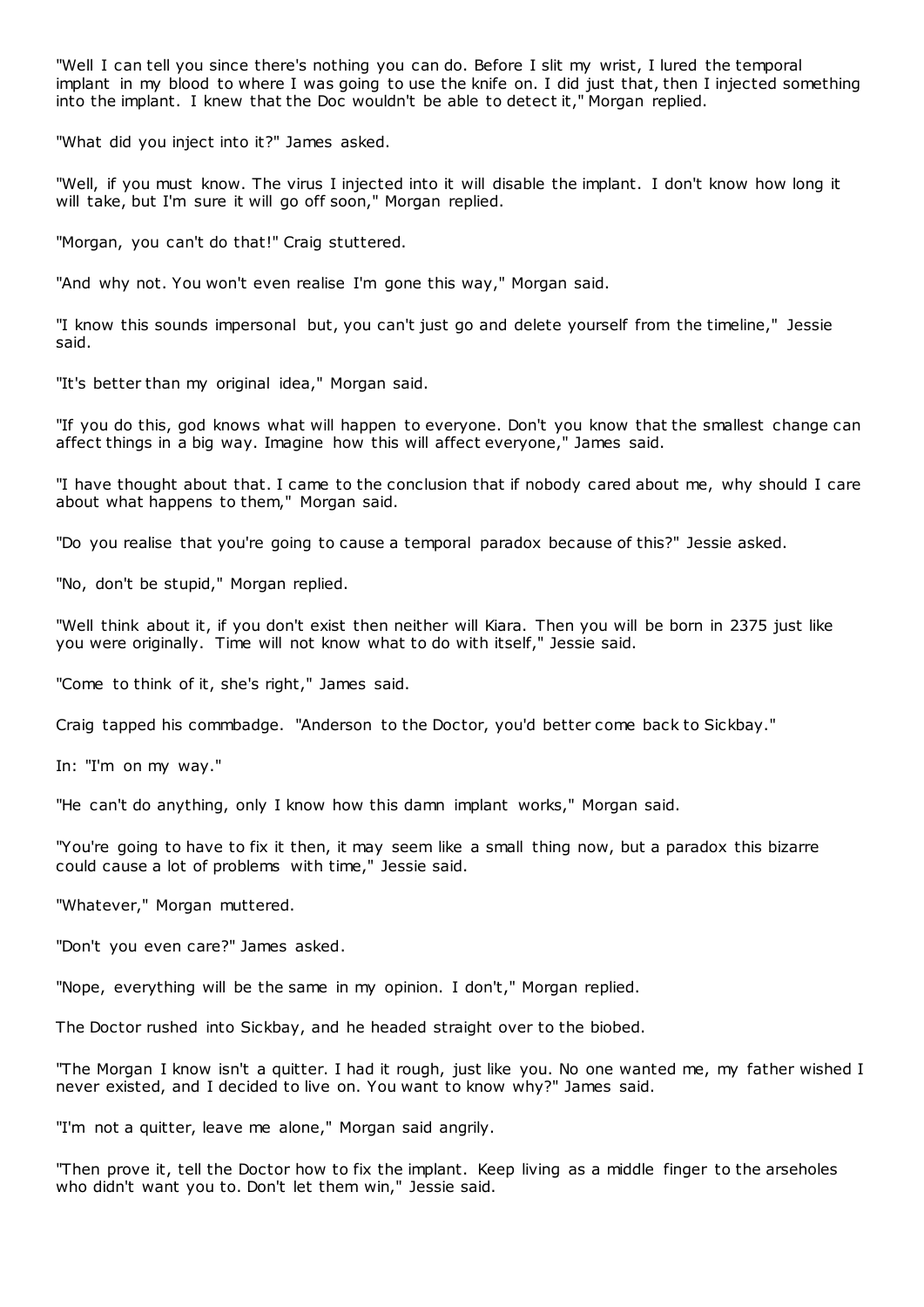James nodded, "it shouldn't matter how you got here, you're here now and I, we'd like to keep it that way." Jessie smiled knowingly at him. "There's always a solution to every problem, you just gotta look."

Morgan sighed and she looked at the wrist that she slit. Then she looked back at the others. "All right" she said finally. Everyone but the Doctor sighed in relief.

"Which implant?" he asked.

The Doctor finished treating Morgan. He backed away from the bed.

"It's easy once you know how. Next time, you won't be able to pull this off," the Doctor said.

"Hopefully there won't be a next time," Craig said.

Morgan sat up, and she immediately got onto her feet. "There won't be," she said. Everyone sighed in relief again.

"I'll inform the Captain," the Doctor said, and he headed towards his office.

"Hey, thanks for that," Morgan said.

"Just promise you won't ever do it again," James said.

"That's what I said after I convinced you the last time," Jessie said.

"I kept my promise, didn't I," James said.

"You said there was a way out of every situation. So how am I suppose to get over this," Morgan said.

"You'll find it, there's hardly ever a quick fix," Jessie replied.

# **The Ready Room, the following morning:**

Morgan was sitting opposite Kathryn. Chakotay was standing next to Kathryn. As usual Kathryn had her pint of coffee.

"I hate to speak of Kiara after what happened the last time we talked but I feel that I have to mention it eventually. Since Kiara's half Q, the original Q told me that she'll probably start developing powers soon. She's obviously mortal, and there's going to be a limit on her powers," Chakotay said.

"Great, that's another problem added to my list," Morgan muttered.

"For the record, we're not just going to hand all responsibilities over to you just because of this. We'll still take care of her, unless you want to do it," Kathryn said.

"No, I hate to say this but I don't want to even see her," Morgan said.

"Why, it's not her fault this happened," Chakotay asked.

"She only cared about herself. Plus she tried to snare all of the attention and sympathy away from me, when I should have at least had a fair share of it," Morgan replied.

"I suppose that's fair, but try to understand, she is still only four years old," Kathryn said.

"So I've heard already," Morgan groaned.

"I know this is all very hard for you, Morgan, so we'll help you anyway we can," Chakotay said.